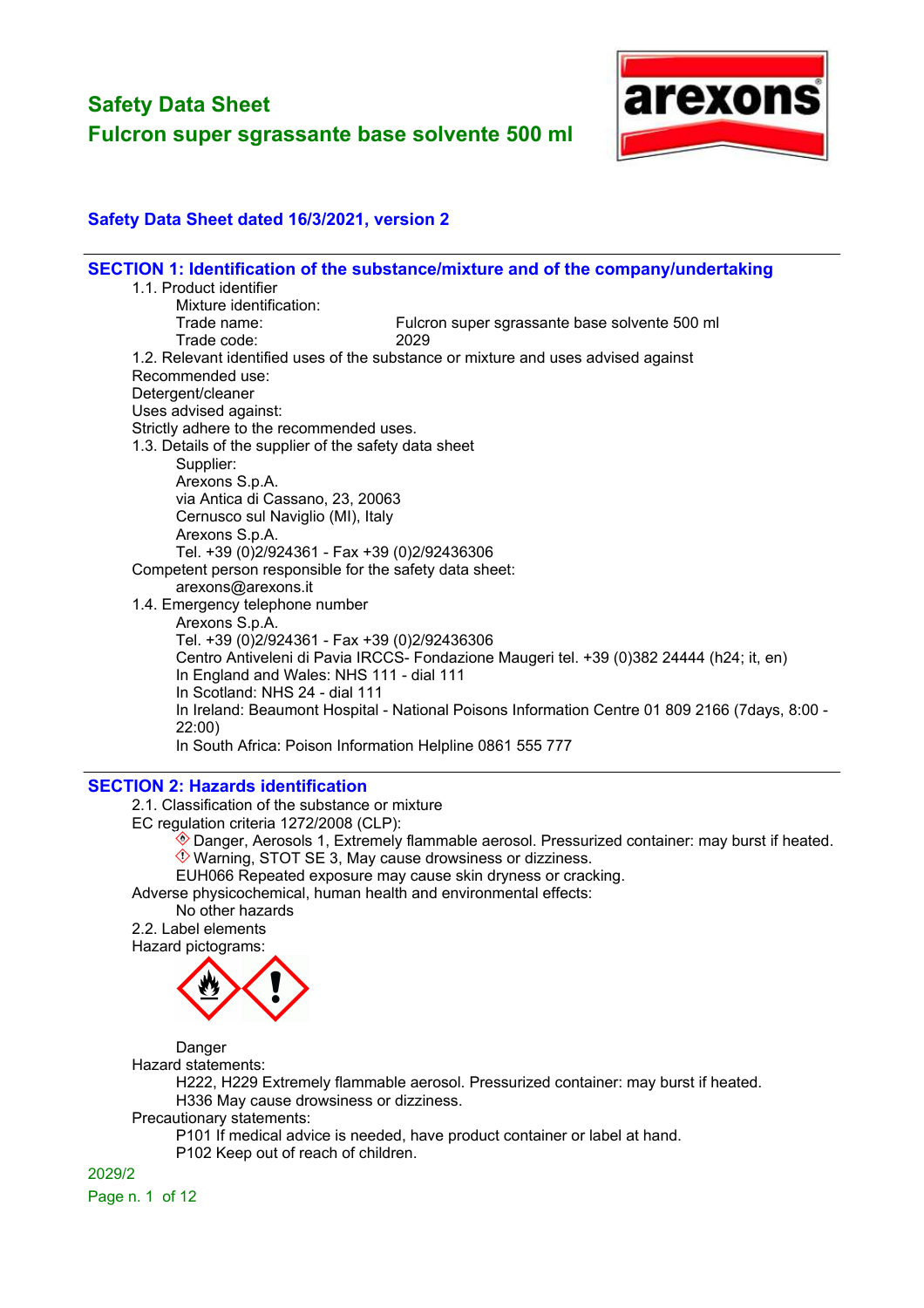

## **Fulcron super sgrassante base solvente 500 ml**

P103 Read carefully and follow all instructions. P210 Keep away from heat, hot surfaces, sparks, open flames and other ignition sources. No smoking. P211 Do not spray on an open flame or other ignition source. P251 Do not pierce or burn, even after use. P271 Use only outdoors or in a well-ventilated area. P405 Store locked up. P410+P412 Protect from sunlight. Do not expose to temperatures exceeding 50 °C/122°F. P501 Dispose of contents/container in accordance with applicable regulations. Special Provisions: EUH066 Repeated exposure may cause skin dryness or cracking. **Contains** Hydrocarbons, C9-C11, n-alkanes, isoalkanes, cyclics, < 2% aromatics propan-2-ol; isopropyl alcohol; isopropanol 1-methoxy-2-propanol; monopropylene glycol methyl ether Special provisions according to Annex XVII of REACH and subsequent amendments: None Regulation (EC) nr 648/2004 (detergents). Product contents: Aliphatic hydrocarbons  $>$  30 % 2.3. Other hazards No PBT, vPvB or endocrine disruptor substances present in concentration  $>= 0.1\%$ Other Hazards: No other hazards **SECTION 3: Composition/information on ingredients** 3.1. Substances N.A. 3.2. Mixtures Hazardous components within the meaning of the CLP regulation and related classification: >= 70% - < 80% Hydrocarbons, C9-C11, n-alkanes, isoalkanes, cyclics, < 2% aromatics REACH No.: 01-2119463258-33, CAS: 64742-48-9, EC: 919-857-5 **♦ 2.6/3 Flam. Lig. 3 H226 ♦ 3.10/1 Asp. Tox. 1 H304 1**⁄2 3.8/3 STOT SE 3 H336 EUH066 DECLP (CLP)\* >= 7% - < 10% propan-2-ol; isopropyl alcohol; isopropanol REACH No.: 01-2119457558-25, Index number: 603-117-00-0, CAS: 67-63-0, EC: 200-661-7 **♦ 2.6/2 Flam. Lig. 2 H225**  3.3/2 Eye Irrit. 2 H319 **1**3.8/3 STOT SE 3 H336 >= 7% - < 10% 1-methoxy-2-propanol; monopropylene glycol methyl ether REACH No.: 01-2119457435-35, Index number: 603-064-00-3, CAS: 107-98-2, EC: 203-539-1 **♦ 2.6/3 Flam. Lig. 3 H226 1** 3.8/3 STOT SE 3 H336 >= 2% - < 3% Diossido di carbonio liquido refrigerato CAS: 124-38-9, EC: 204-696-9  $\Diamond$  2.5/RL Press Gas (Ref. Lig.) H281 2029/2

Page n. 2 of 12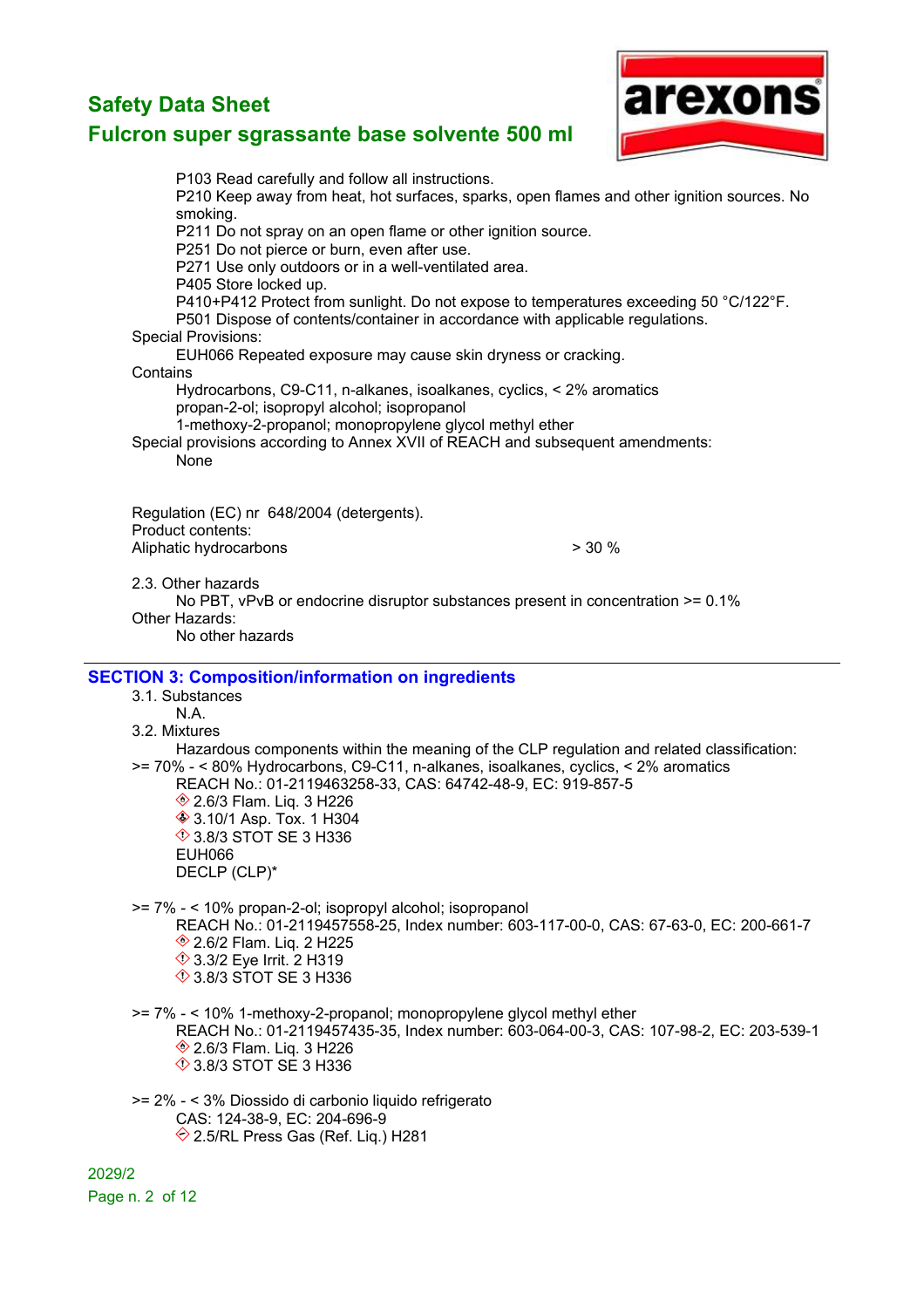# arexon

## **Fulcron super sgrassante base solvente 500 ml**

\*DECLP (CLP): Substance classified in accordance with Note P, Annex VI of EC Regulation (EC) 1272/2008. The classification as a carcinogen or mutagen need not apply if it can be shown that the substance contains less than 0,1 % w/w benzene (Einecs No 200-753-7). When the substance is not classified as a carcinogen at least the precautionary statements (P102-)P260-P262-P301 + P310-P331 shall apply. This note applies only to certain complex oil-derived substances in Part 3.

#### **SECTION 4: First aid measures**

4.1. Description of first aid measures

In case of skin contact:

Immediately take off all contaminated clothing.

Areas of the body that have - or are only even suspected of having - come into contact with the product must be rinsed immediately with plenty of running water and possibly with soap. Wash thoroughly the body (shower or bath).

Remove contaminated clothing immediately and dispose off safely.

In case of eyes contact:

In case of contact with eyes, rinse immediately with plenty of water and seek medical advice. In case of Ingestion:

Do not under any circumstances induce vomiting. OBTAIN A MEDICAL EXAMINATION IMMEDIATELY.

In case of Inhalation:

Remove casualty to fresh air and keep warm and at rest.

- 4.2. Most important symptoms and effects, both acute and delayed
	- None

4.3. Indication of any immediate medical attention and special treatment needed In case of accident or unwellness, seek medical advice immediately (show directions for use or safety data sheet if possible). Treatment: None

#### **SECTION 5: Firefighting measures**

- 5.1. Extinguishing media
	- Appropriate Extinguishing Media:
		- To carbon dioxide.
		- To dust.
		- Foam
		- Water spray.

Not Recommended Extinguishing Media:

- Do not use direct water jets.
- 5.2. Special hazards arising from the substance or mixture Do not inhale explosion and combustion gases.

Burning produces heavy smoke.

5.3. Advice for firefighters

Use suitable breathing apparatus .

Collect contaminated fire extinguishing water separately. This must not be discharged into drains. Move undamaged containers from immediate hazard area if it can be done safely.

#### **SECTION 6: Accidental release measures**

6.1. Personal precautions, protective equipment and emergency procedures Wear personal protection equipment. Remove all sources of ignition. Remove persons to safety. See protective measures under point 7 and 8.

2029/2 Page n. 3 of 12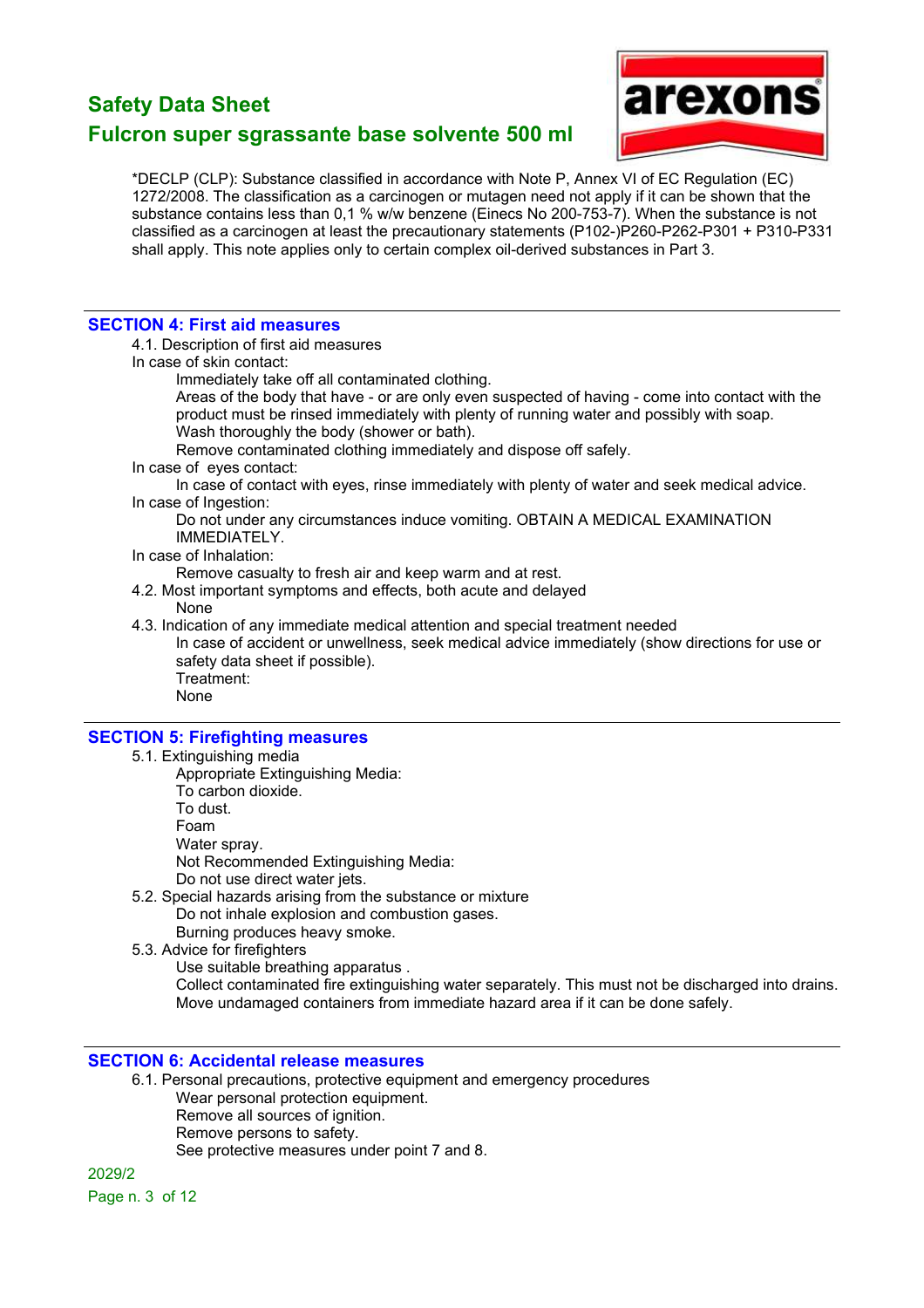

- 6.2. Environmental precautions
	- Do not allow to enter into soil/subsoil. Do not allow to enter into surface water or drains.
	- Retain contaminated washing water and dispose it.
	- In case of gas escape or of entry into waterways, soil or drains, inform the responsible authorities. Suitable material for taking up: absorbing material, organic, sand
- 6.3. Methods and material for containment and cleaning up
- Wash with plenty of water. 6.4. Reference to other sections
- See also section 8 and 13

#### **SECTION 7: Handling and storage**

- 7.1. Precautions for safe handling
	- Avoid contact with skin and eyes, inhalation of vapours and mists.
	- Don't use empty container before they have been cleaned.

Before making transfer operations, assure that there aren't any incompatible material residuals in the containers.

See also section 8 for recommended protective equipment.

Advice on general occupational hygiene:

Contamined clothing should be changed before entering eating areas.

Do not eat or drink while working.

- 7.2. Conditions for safe storage, including any incompatibilities
	- Store at below 50 °C. Keep away from unguarded flame and heat sources. Avoid direct exposure to sunlight.

Keep away from unguarded flame, sparks, and heat sources. Avoid direct exposure to sunlight. Keep away from food, drink and feed.

None in particular.

Instructions as regards storage premises:

Cool and adequately ventilated.

7.3. Specific end use(s) None in particular

# **SECTION 8: Exposure controls/personal protection**

8.1. Control parameters Hydrocarbons, C9-C11, n-alkanes, isoalkanes, cyclics, < 2% aromatics - CAS: 64742-48-9 ACGIH - TWA: 1200 mg/m3, 197 ppm propan-2-ol; isopropyl alcohol; isopropanol - CAS: 67-63-0 20101.11 - TWA: 983 mg/m3, 400 ppm 20101.12 - TWA: 492 mg/m3, 200 ppm ACGIH - TWA(8h): 200 ppm - STEL: 400 ppm - Notes: A4, BEI - Eye and URT irr, CNS impair 1-methoxy-2-propanol; monopropylene glycol methyl ether - CAS: 107-98-2 EU - TWA(8h): 375 mg/m3, 100 ppm - STEL: 563 mg/m3, 150 ppm - Notes: Skin ACGIH - TWA(8h): 50 ppm - STEL: 100 ppm - Notes: A4 - Eye and URT irr Diossido di carbonio liquido refrigerato - CAS: 124-38-9 EU - TWA(8h): 9000 mg/m3, 5000 ppm ACGIH - TWA(8h): 5000 ppm - STEL: 30000 ppm - Notes: Asphyxia DNEL Exposure Limit Values Hydrocarbons, C9-C11, n-alkanes, isoalkanes, cyclics, < 2% aromatics - CAS: 64742-48-9 Worker Professional: 208 mg/kg - Exposure: Human Dermal - Frequency: Long Term, systemic effects Worker Professional: 871 mg/m3 - Exposure: Human Inhalation - Frequency: Long Term, systemic effects Consumer: 125 mg/kg - Exposure: Human Dermal - Frequency: Long Term, systemic effects Consumer: 185 mg/m3 - Exposure: Human Inhalation - Frequency: Long Term, systemic

2029/2 Page n. 4 of 12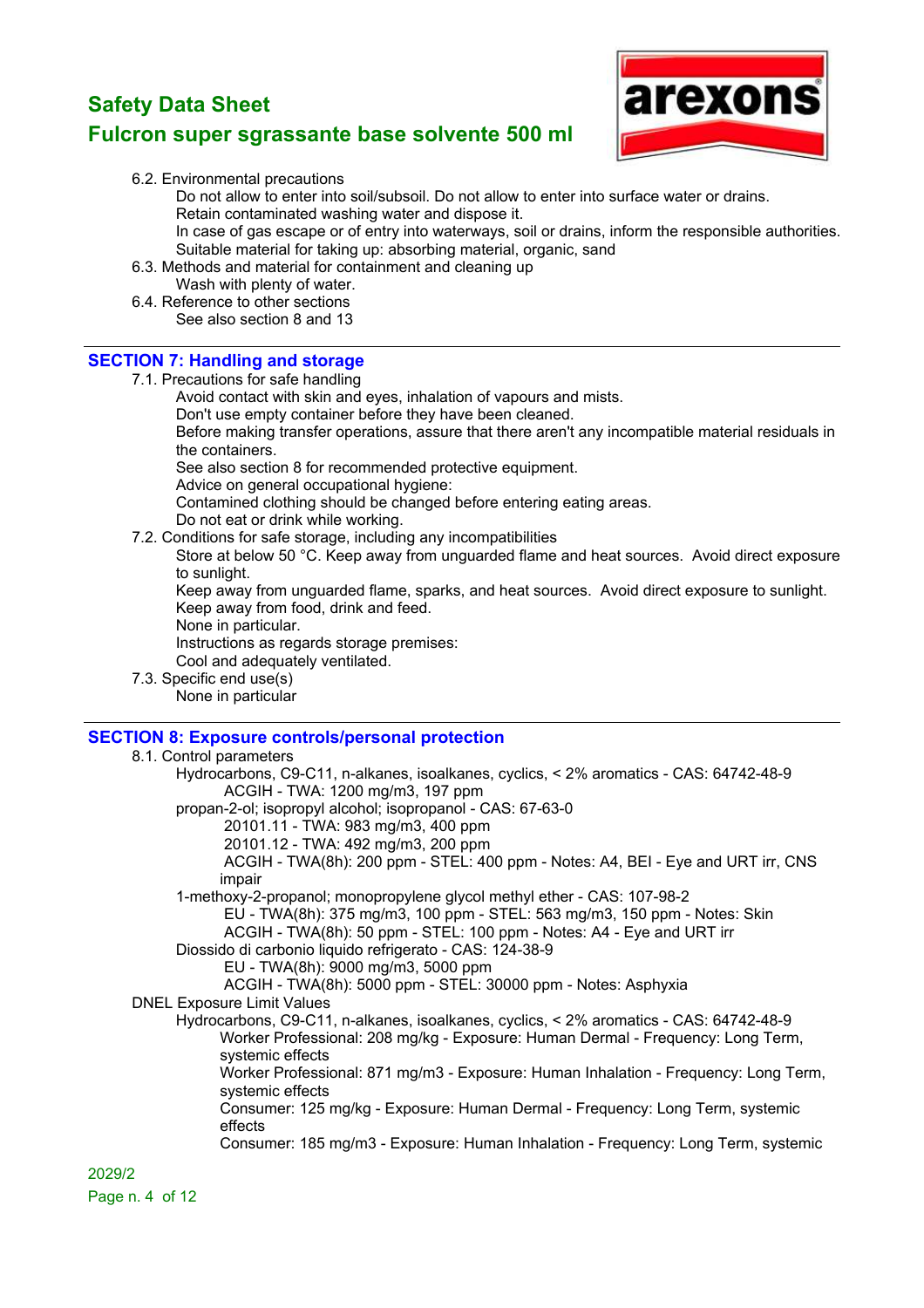

effects



#### **SECTION 9: Physical and chemical properties**

9.1. Information on basic physical and chemical properties

2029/2 Page n. 5 of 12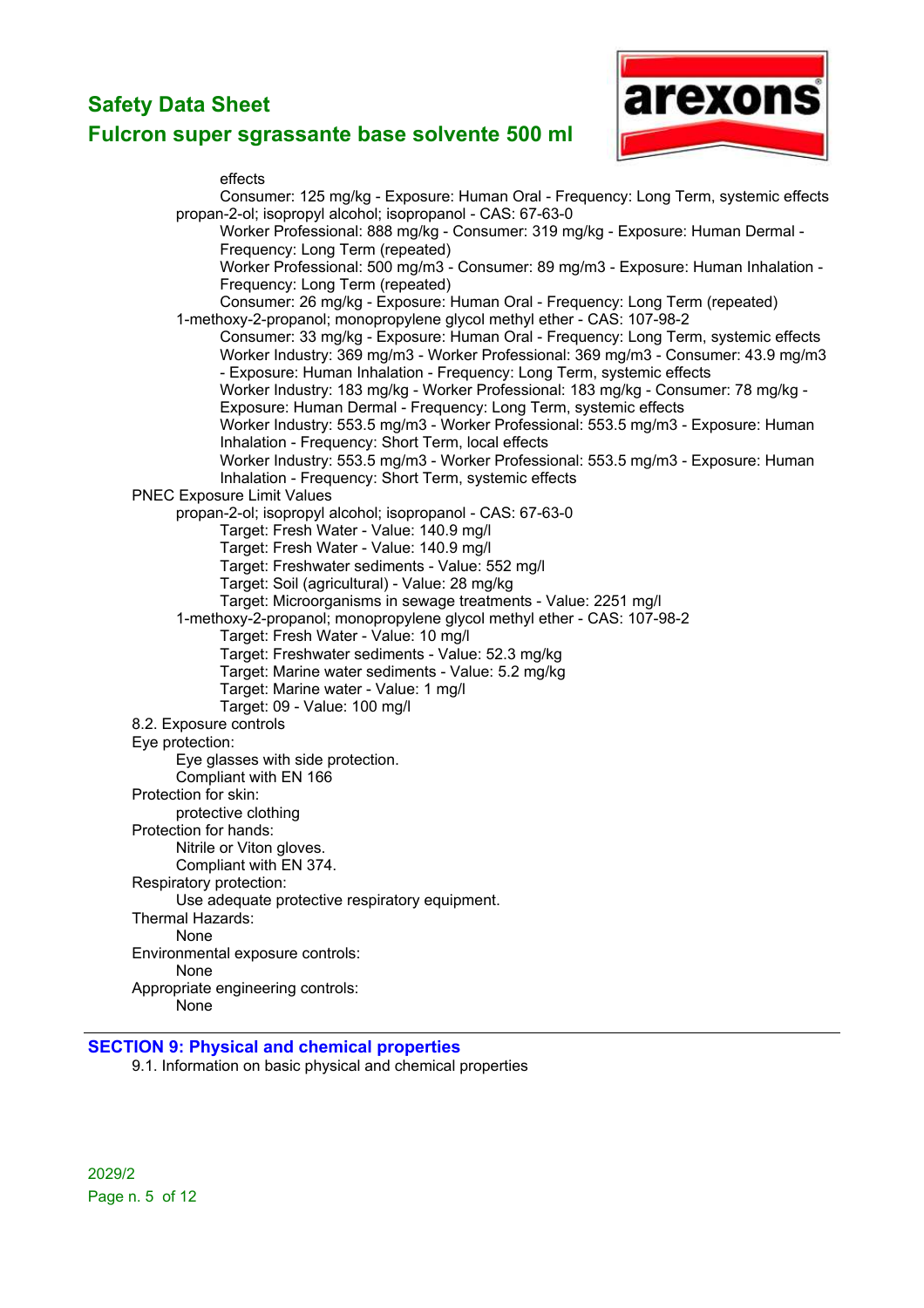## **Fulcron super sgrassante base solvente 500 ml**



| <b>Properties</b>                                               | Value      | Method:                  | Notes:         |
|-----------------------------------------------------------------|------------|--------------------------|----------------|
| Physical state:                                                 | Liquid     | --                       | --             |
| Colour:                                                         | colourless | $\overline{\phantom{a}}$ | $\sim$         |
| Odour:                                                          | N.A.       | --                       |                |
| Melting point/freezing point:                                   | N.A.       | --                       |                |
| Boiling point or initial<br>boiling point and boiling<br>range: | N.A.       | --                       |                |
| Flammability:                                                   | N.A.       | --                       | $-$            |
| Lower and upper<br>explosion limit:                             | N.A.       | --                       | --             |
| Flash point:                                                    | N.A.       | --                       | $-$            |
| Auto-ignition temperature:                                      | N.A.       | --                       | --             |
| Decomposition<br>temperature:                                   | N.A.       | --                       | --             |
| pH:                                                             | N.A.       | --                       | $\overline{a}$ |
| Kinematic viscosity:                                            | N.A.       | --                       | --             |
| Solubility in water:                                            | N.A.       | --                       | --             |
| Solubility in oil:                                              | N.A.       | --                       | --             |
| Partition coefficient n-<br>octanol/water (log value):          | N.A.       | --                       | <u>--</u>      |
| Vapour pressure:                                                | N.A.       | --                       | $\sim$         |
| Density and/or relative<br>density:                             | 0.782      | --                       |                |
| Relative vapour density:                                        | N.A.       | --                       | <u>--</u>      |
| Particle characteristics:                                       |            |                          |                |
| Particle size:                                                  | N.A.       | --                       | --             |

9.2. Other information

No other relevant information

#### **SECTION 10: Stability and reactivity**

- 10.1. Reactivity
- Stable under normal conditions 10.2. Chemical stability

Stable under normal conditions

2029/2 Page n. 6 of 12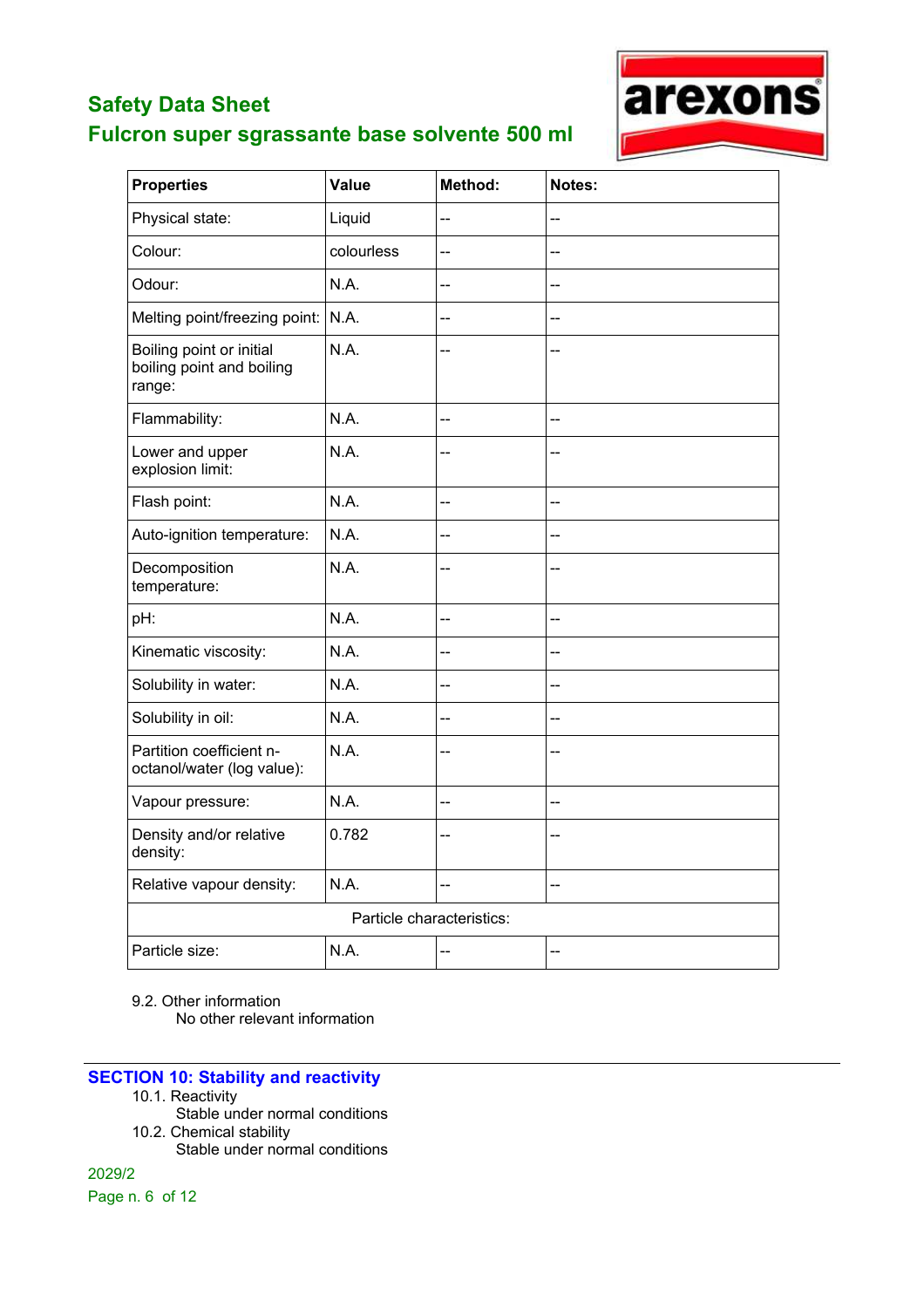## **Fulcron super sgrassante base solvente 500 ml**



- 10.3. Possibility of hazardous reactions None
- 10.4. Conditions to avoid Stable under normal conditions.
- 10.5. Incompatible materials Avoid contact with combustible materials. The product could catch fire.
- 10.6. Hazardous decomposition products None.

#### **SECTION 11: Toxicological information**

| <u>ULUTION TELEVAIGUIOGIGALIMUIMANUM</u>                                               |
|----------------------------------------------------------------------------------------|
| 11.1. Information on hazard classes as defined in Regulation (EC) No 1272/2008         |
| Toxicological information of the product:                                              |
| Fulcron super sgrassante base solvente 500 ml                                          |
| a) acute toxicity                                                                      |
| Not classified                                                                         |
| Based on available data, the classification criteria are not met                       |
| b) skin corrosion/irritation                                                           |
| Not classified                                                                         |
| Based on available data, the classification criteria are not met                       |
| c) serious eye damage/irritation                                                       |
| Not classified                                                                         |
| Based on available data, the classification criteria are not met                       |
| d) respiratory or skin sensitisation                                                   |
| Not classified                                                                         |
| Based on available data, the classification criteria are not met                       |
| e) germ cell mutagenicity                                                              |
| Not classified                                                                         |
| Based on available data, the classification criteria are not met                       |
| f) carcinogenicity                                                                     |
| Not classified                                                                         |
| Based on available data, the classification criteria are not met                       |
| g) reproductive toxicity                                                               |
| Not classified                                                                         |
| Based on available data, the classification criteria are not met                       |
| h) STOT-single exposure                                                                |
| The product is classified: STOT SE 3 H336                                              |
| i) STOT-repeated exposure                                                              |
| Not classified                                                                         |
| Based on available data, the classification criteria are not met                       |
| j) aspiration hazard                                                                   |
| Not classified                                                                         |
| Based on available data, the classification criteria are not met                       |
| Toxicological information of the main substances found in the product:                 |
| Hydrocarbons, C9-C11, n-alkanes, isoalkanes, cyclics, < 2% aromatics - CAS: 64742-48-9 |
| a) acute toxicity:                                                                     |
| Test: LC50 - Route: Inhalation - Species: Rat > 5000 mg/m3 - Duration: 4h - Source:    |
| ECHA BP - SUPPLIER SDS                                                                 |
| Test: LD50 - Route: Oral - Species: Rat > 5000 mg/kg - Source: ECHA BP - SUPPLIER      |
| <b>SDS</b>                                                                             |
| Test: LD50 - Route: Skin - Species: Rabbit > 5000 mg/kg - Source: ECHA BP - SUPPLIER   |
| SDS                                                                                    |
| h) STOT-single exposure:                                                               |
| Test: May cause drowsiness and dizziness. Positive - Source: SUPPLIER SDS - No data    |
| available for the product                                                              |
| i) STOT-repeated exposure:                                                             |
| Test: OECD 422 Negative - Source: SUPPLIER SDS                                         |
| 2029/2                                                                                 |
|                                                                                        |

Page n. 7 of 12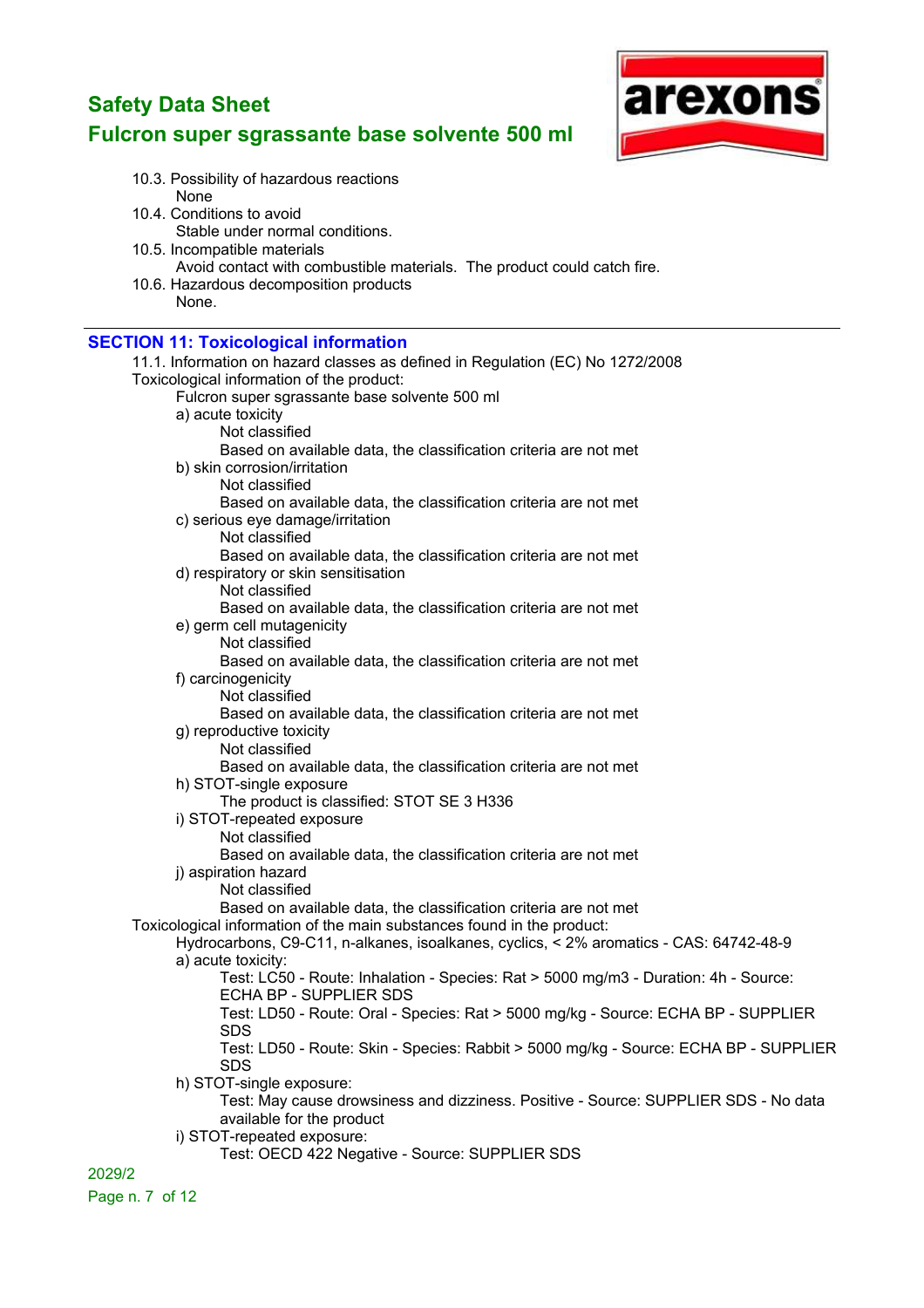

## **Fulcron super sgrassante base solvente 500 ml**

Test: NOAEL - Route: Oral - Species: Rat > 1000 mg/kg - Source: ECHA BP Test: NOAEL - Route: Inhalation - Species: Rat 200 Ppm - Source: ECHA BP Test: NOAEC - Route: Inhalation - Species: Rat > 275 mg/m3 - Source: ECHA BP i) aspiration hazard: Test: May be fatal if swallowed and enters airways (physical-chemical properties) - Route: Oral - Source: SUPPLIER SDS propan-2-ol; isopropyl alcohol; isopropanol - CAS: 67-63-0 a) acute toxicity: Test: LD50 - Route: Oral - Species: Rat = 5840 mg/kg Test: LD50 - Route: Skin - Species: Rabbit = 16.4 ml/kg Test: LC50 - Route: Inhalation - Species: Rat > 10000 Ppm - Duration: 6h g) reproductive toxicity: Test: NOAEL(C) - Route: Oral - Species: Rabbit 480 mg/kg 1-methoxy-2-propanol; monopropylene glycol methyl ether - CAS: 107-98-2 a) acute toxicity: Test: LD50 - Route: Oral - Species: Rat = 4016 mg/kg Test: LD50 - Route: Skin - Species: Rat > 2000 mg/kg Test: LC50 - Route: Inhalation - Species: Rat > 7000 Ppm - Duration: 8h 11.2. Information on other hazards Endocrine disrupting properties: No endocrine disruptor substances present in concentration >= 0.1% **SECTION 12: Ecological information** 12.1. Toxicity Adopt good working practices, so that the product is not released into the environment. Hydrocarbons, C9-C11, n-alkanes, isoalkanes, cyclics, < 2% aromatics - CAS: 64742-48-9 a) Aquatic acute toxicity: Endpoint: EL0 - Species: Daphnia 1000 mg/l - Duration h: 48 Endpoint: EL50 - Species: Algae > 1000 mg/l - Duration h: 72 Endpoint: LL50 - Species: Fish > 1000 mg/l - Duration h: 96 Endpoint: NOELR - Species: Algae 100 mg/l - Duration h: 72 propan-2-ol; isopropyl alcohol; isopropanol - CAS: 67-63-0 a) Aquatic acute toxicity: Endpoint: LC50 - Species: Fish 9640 mg/l - Duration h: 96 Endpoint: LC50 - Species: Fish > 100 mg/l - Duration h: 48 Endpoint: EC50 - Species: Daphnia > 10000 mg/l - Duration h: 48 Endpoint: EC50 - Species: Algae > 1800 mg/l - Duration h: 72 1-methoxy-2-propanol; monopropylene glycol methyl ether - CAS: 107-98-2 a) Aquatic acute toxicity: Endpoint: EC50 - Species: Algae > 1000 mg/l - Duration h: 72 Endpoint: EC50 - Species: Daphnia > 21100 mg/l - Duration h: 48 - Notes: 21100-25900 mg/l Endpoint: EC50 - Species: Fish = 20800 mg/l - Duration h: 96 12.2. Persistence and degradability None propan-2-ol; isopropyl alcohol; isopropanol - CAS: 67-63-0 Biodegradability: Readily biodegradable - Duration: .10gg - %: 70 12.3. Bioaccumulative potential 1-methoxy-2-propanol; monopropylene glycol methyl ether - CAS: 107-98-2 Test: Kow - Partition coefficient -0.43 12.4. Mobility in soil N.A. 12.5. Results of PBT and vPvB assessment vPvB Substances: None - PBT Substances: None 12.6. Endocrine disrupting properties 2029/2 Page n. 8 of 12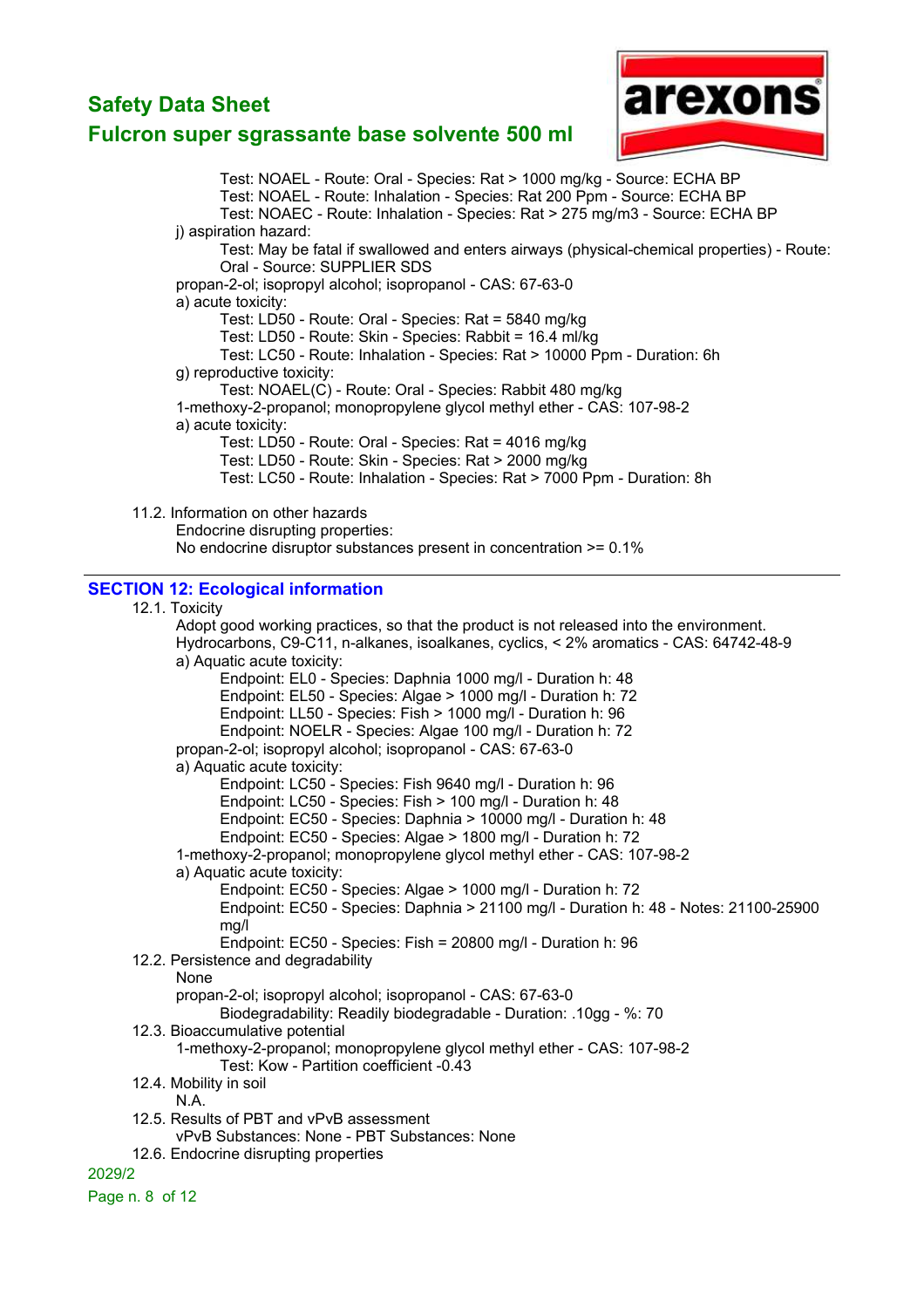

No endocrine disruptor substances present in concentration >= 0.1%

12.7. Other adverse effects None

#### **SECTION 13: Disposal considerations**

13.1. Waste treatment methods

Recover, if possible. Send to authorised disposal plants or for incineration under controlled conditions. In so doing, comply with the local and national regulations currently in force.

#### **SECTION 14: Transport information**



| 14.1. UN number or ID number                                  |                     |
|---------------------------------------------------------------|---------------------|
| ADR-UN Number:                                                | 1950                |
| IATA-UN Number:                                               | 1950                |
| <b>IMDG-UN Number:</b>                                        | 1950                |
| 14.2. UN proper shipping name                                 |                     |
| ADR-Shipping Name:                                            | AEROSOLS, flammable |
| IATA-Shipping Name:                                           | AEROSOLS, flammable |
| IMDG-Shipping Name:                                           | AEROSOLS, flammable |
| 14.3. Transport hazard class(es)                              |                     |
| ADR-Class:                                                    | 2                   |
| ADR - Hazard identification number:                           |                     |
| IATA-Class:                                                   | 2                   |
| IATA-Label:                                                   | 2.1                 |
| IMDG-Class:                                                   | $\overline{2}$      |
| 14.4. Packing group                                           |                     |
| ADR-Packing Group:                                            |                     |
| IATA-Packing group:                                           |                     |
| IMDG-Packing group:                                           |                     |
| 14.5. Environmental hazards                                   |                     |
| <b>ADR-Enviromental Pollutant:</b>                            | No                  |
| IMDG-Marine pollutant:                                        | No                  |
| IMDG-EmS:                                                     | F-D,                |
|                                                               | S-U                 |
| 14.6. Special precautions for user                            |                     |
| ADR-Subsidiary hazards:                                       | See SP63            |
| ADR-S.P.:                                                     | 190 327 344 625     |
| ADR-Transport category (Tunnel restriction code):             | 2(D)                |
| IATA-Passenger Aircraft:                                      | 203                 |
| IATA-Subsidiary hazards:                                      | See SP63            |
| IATA-Cargo Aircraft:                                          | 203                 |
| IATA-S.P.:                                                    | A145 A167 A802      |
| IATA-ERG:                                                     | 10 <sub>L</sub>     |
| IMDG-Subsidiary hazards:                                      | See SP63            |
| IMDG-Stowage and handling:                                    | <b>SW1 SW22</b>     |
| IMDG-Segregation:                                             | <b>SG69</b>         |
| 14.7. Maritime transport in bulk according to IMO instruments |                     |
| No                                                            |                     |
| Limited Quantity: 1 L                                         |                     |
| Exempted Quantity: E0                                         |                     |

2029/2 Page n. 9 of 12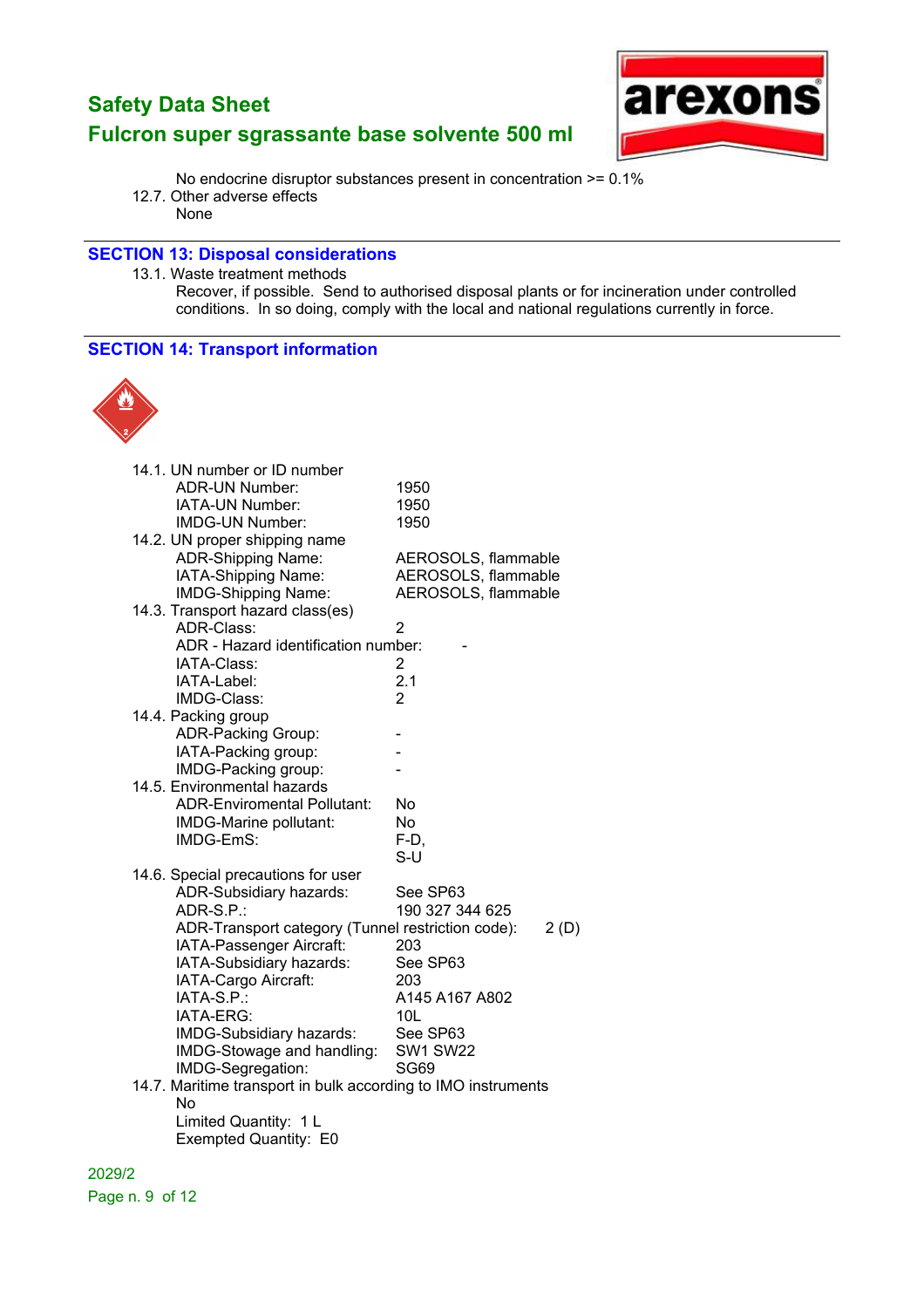## **Fulcron super sgrassante base solvente 500 ml**



#### **SECTION 15: Regulatory information**

15.1. Safety, health and environmental regulations/legislation specific for the substance or mixture Dir. 98/24/EC (Risks related to chemical agents at work) Dir. 2000/39/EC (Occupational exposure limit values) Regulation (EC) n. 1907/2006 (REACH) Regulation (EC) n. 1272/2008 (CLP) Regulation (EC) n. 790/2009 (ATP 1 CLP) and (EU) n. 758/2013 Regulation (EU) n. 2020/878 Regulation (EU) n. 286/2011 (ATP 2 CLP) Regulation (EU) n. 618/2012 (ATP 3 CLP) Regulation (EU) n. 487/2013 (ATP 4 CLP) Regulation (EU) n. 944/2013 (ATP 5 CLP) Regulation (EU) n. 605/2014 (ATP 6 CLP) Regulation (EU) n. 2015/1221 (ATP 7 CLP) Regulation (EU) n. 2016/918 (ATP 8 CLP) Regulation (EU) n. 2016/1179 (ATP 9 CLP) Regulation (EU) n. 2017/776 (ATP 10 CLP) Regulation (EU) n. 2018/669 (ATP 11 CLP) Regulation (EU) n. 2018/1480 (ATP 13 CLP) Regulation (EU) n. 2019/521 (ATP 12 CLP) Restrictions related to the product or the substances contained according to Annex XVII Regulation (EC) 1907/2006 (REACH) and subsequent modifications: Restrictions related to the product: Restriction 3 Restriction 40 Restrictions related to the substances contained: Restriction 30 Volatile Organic compounds - VOCs = 100.00 % Volatile Organic compounds - VOCs = 1000.00 g/Kg Volatile Organic compounds - VOCs = 782.00 g/l Where applicable, refer to the following regulatory provisions : Directive 2012/18/EU (Seveso III) Regulation (EC) nr 648/2004 (detergents). Dir. 2004/42/EC (VOC directive) Provisions related to directive EU 2012/18 (Seveso III): Seveso III category according to Annex 1, part 1 Product belongs to category: P3b 15.2. Chemical safety assessment No Chemical Safety Assessment has been carried out for the mixture.

Substances for which a Chemical Safety Assessment has been carried out: None

#### **SECTION 16: Other information**

Text of phrases referred to under heading 3: H226 Flammable liquid and vapour. H304 May be fatal if swallowed and enters airways. H336 May cause drowsiness or dizziness. EUH066 Repeated exposure may cause skin dryness or cracking. H225 Highly flammable liquid and vapour. H319 Causes serious eye irritation. H281 Contains refrigerated gas; may cause cryogenic burns or injury.

2029/2 Page n. 10 of 12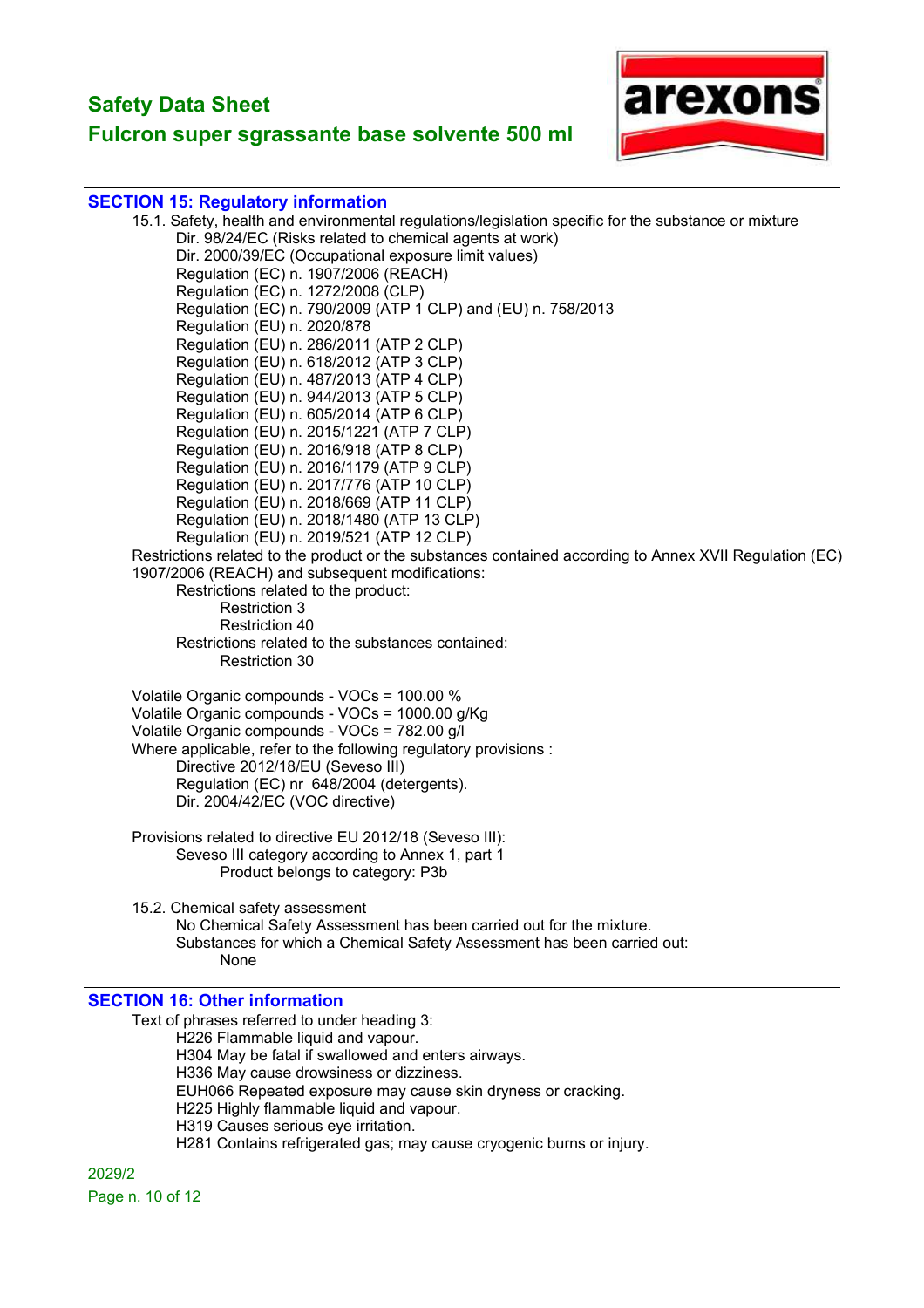

| <b>Hazard class and</b><br>hazard category | Code   | <b>Description</b>                                              |
|--------------------------------------------|--------|-----------------------------------------------------------------|
| Aerosols 1                                 | 2.3/1  | Aerosol, Category 1                                             |
| Press Gas (Ref. Liq.)                      | 2.5/RL | Gases under pressure (Refrigerated liquefied<br>gas)            |
| Flam. Liq. 2                               | 2.6/2  | Flammable liquid, Category 2                                    |
| Flam. Liq. 3                               | 2.6/3  | Flammable liquid, Category 3                                    |
| Asp. Tox. 1                                | 3.10/1 | Aspiration hazard, Category 1                                   |
| Eye Irrit. 2                               | 3.3/2  | Eye irritation, Category 2                                      |
| STOT SE3                                   | 3.8/3  | Specific target organ toxicity - single exposure,<br>Category 3 |

This safety data sheet has been completely updated in compliance to Regulation 2020/878. Classification and procedure used to derive the classification for mixtures according to Regulation (EC) 1272/2008 [CLP]:

| <b>Classification according to Regulation (EC) Nr.</b><br>1272/2008 | <b>Classification procedure</b> |
|---------------------------------------------------------------------|---------------------------------|
| Aerosols 1, H222, H229                                              | On basis of test data           |
| STOT SE 3, H336                                                     | Calculation method              |

This document was prepared by a competent person who has received appropriate training. Main bibliographic sources:

ECDIN - Environmental Chemicals Data and Information Network - Joint Research Centre, Commission of the European Communities

SAX's DANGEROUS PROPERTIES OF INDUSTRIAL MATERIALS - Eight Edition - Van Nostrand Reinold

The information contained herein is based on our state of knowledge at the above-specified date. It refers solely to the product indicated and constitutes no guarantee of particular quality.

It is the duty of the user to ensure that this information is appropriate and complete with respect to the specific use intended.

This MSDS cancels and replaces any preceding release.

| ADR:        | European Agreement concerning the International Carriage of             |
|-------------|-------------------------------------------------------------------------|
|             | Dangerous Goods by Road.                                                |
| ATE:        | <b>Acute Toxicity Estimate</b>                                          |
| ATEmix:     | <b>Acute toxicity Estimate (Mixtures)</b>                               |
| CAS:        | Chemical Abstracts Service (division of the American Chemical Society). |
| CLP:        | Classification, Labeling, Packaging.                                    |
| DNEL:       | Derived No Effect Level.                                                |
| EINECS:     | European Inventory of Existing Commercial Chemical Substances.          |
| GefStoffVO: | Ordinance on Hazardous Substances, Germany.                             |
| GHS:        | Globally Harmonized System of Classification and Labeling of            |
|             | Chemicals.                                                              |
| IATA:       | International Air Transport Association.                                |
|             |                                                                         |

2029/2 Page n. 11 of 12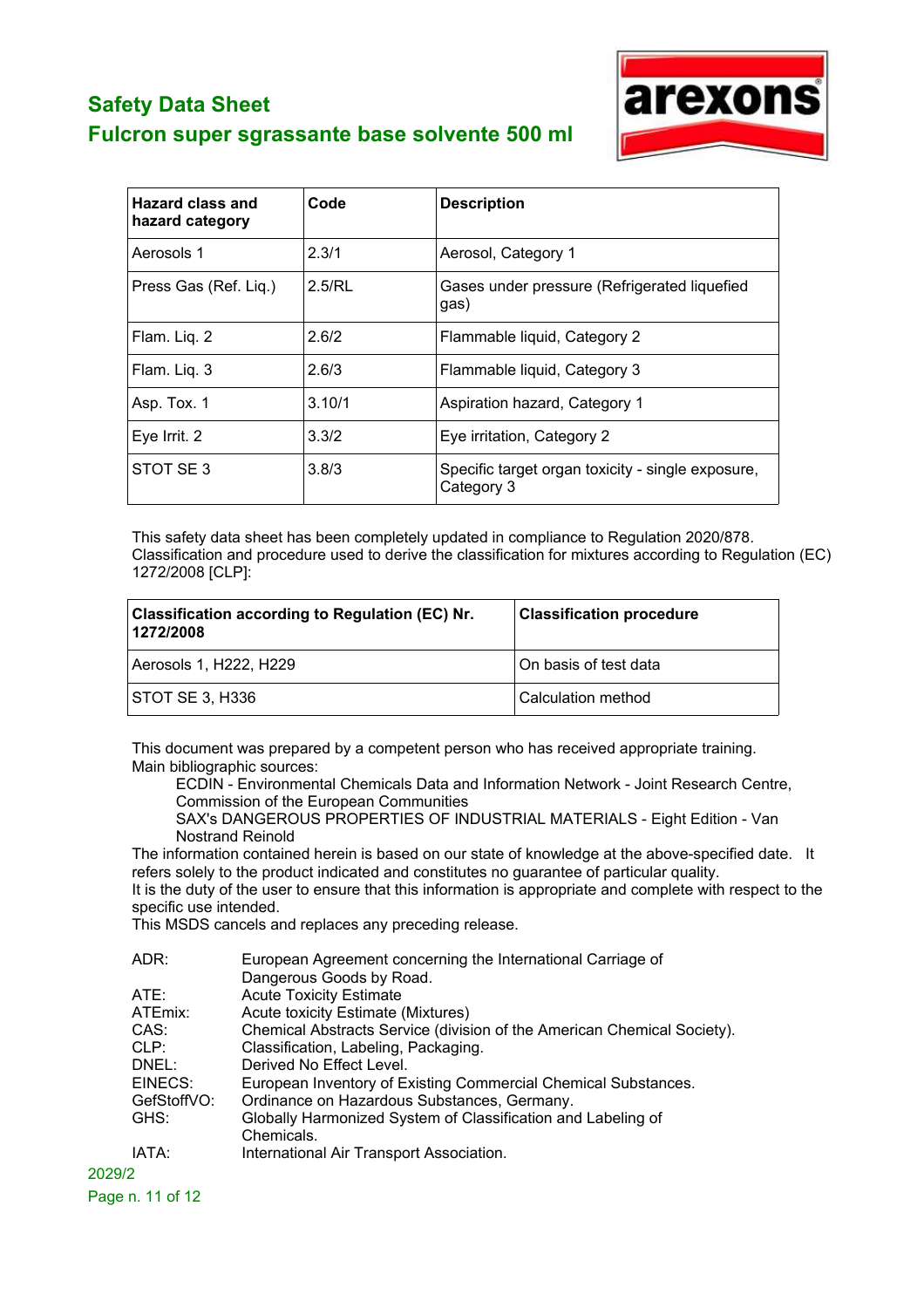

| IATA-DGR: | Dangerous Goods Regulation by the "International Air Transport"<br>Association" (IATA). |
|-----------|-----------------------------------------------------------------------------------------|
| ICAO:     | International Civil Aviation Organization.                                              |
| ICAO-TI:  | Technical Instructions by the "International Civil Aviation Organization"<br>$(ICAO)$ . |
| IMDG:     | International Maritime Code for Dangerous Goods.                                        |
| INCI:     | International Nomenclature of Cosmetic Ingredients.                                     |
| KSt:      | Explosion coefficient.                                                                  |
| LC50:     | Lethal concentration, for 50 percent of test population.                                |
| LD50:     | Lethal dose, for 50 percent of test population.                                         |
| NA:       | Not applicable                                                                          |
| PNEC:     | Predicted No Effect Concentration.                                                      |
| RID:      | Regulation Concerning the International Transport of Dangerous Goods<br>by Rail.        |
| STEL:     | Short Term Exposure limit.                                                              |
| STOT:     | Specific Target Organ Toxicity.                                                         |
| TLV:      | Threshold Limiting Value.                                                               |
| TWA:      | Time-weighted average                                                                   |
| WGK:      | German Water Hazard Class.                                                              |
|           |                                                                                         |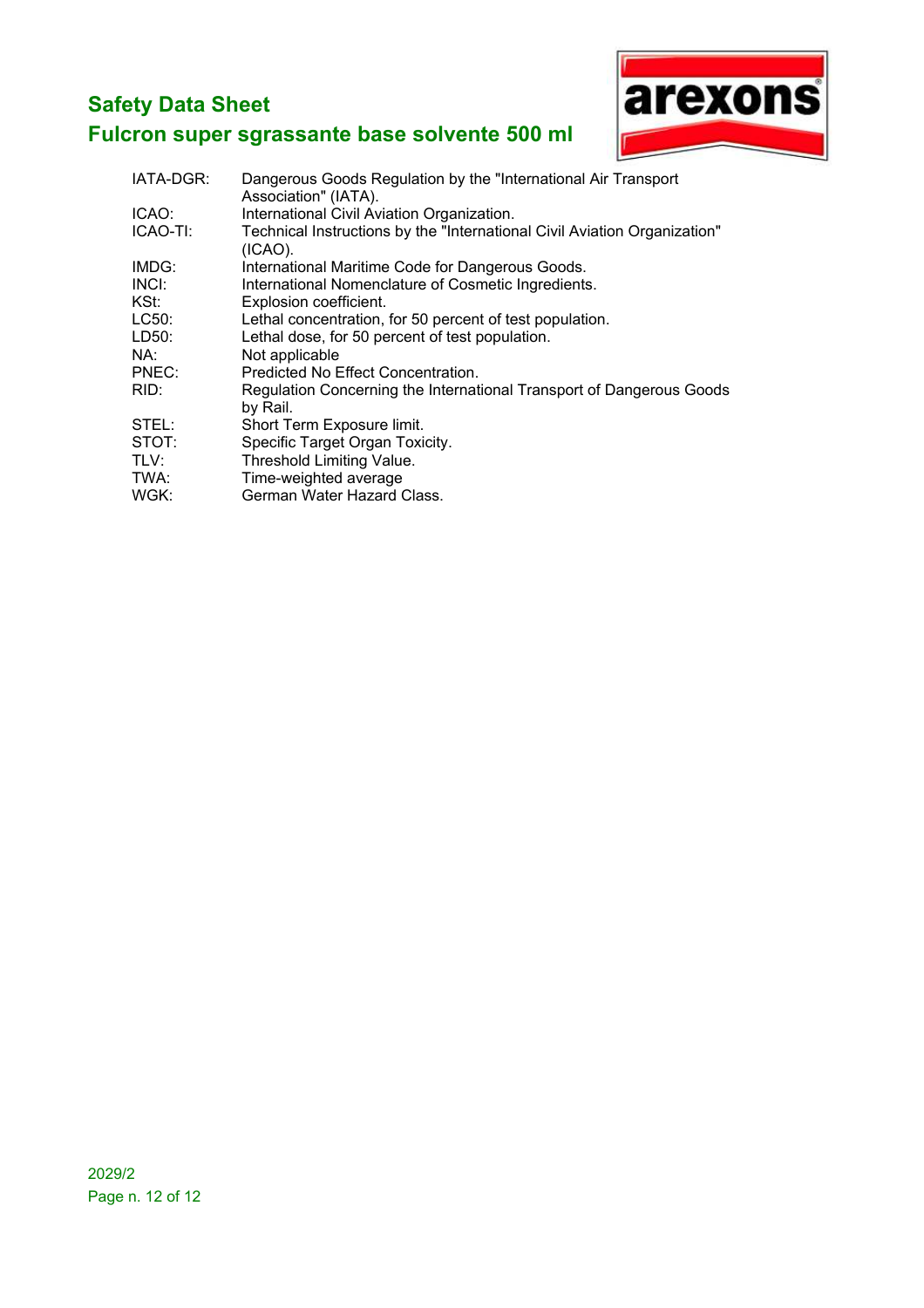# **Exposure Scenario, 08/07/2019**

| <b>Substance identity</b> |                                                                                    |
|---------------------------|------------------------------------------------------------------------------------|
| <b>Chemical name</b>      | Hydrocarbons C9-C11 cyclics-iso-alkanes <2% aromatics, declass. ex Notes<br>יים יי |
| CAS No.                   | 64742-48-9                                                                         |
| EINECS No.                | 919-857-5                                                                          |

## Table of contents

| 1. ES 1 | Formulation or re-packing; Solvent-based process |
|---------|--------------------------------------------------|
| 2. ES 2 | Use at industrial site                           |
| 3. ES 3 | Use at industrial site                           |

- 4. **ES 4** Widespread use by professional workers
- 5. **ES 5** Widespread use by professional workers
- 6. **ES 6** Consumer use; Various products (PC1, PC24, PC31)
- 7. **ES 7** Consumer use; Various products (PC1, PC24, PC31)
- 8. **ES 8** Consumer use; Adhesives, sealants (PC1)<br>9. **ES 9** Consumer use; Various products (PC39, P
- 9. **ES 9** Consumer use; Various products (PC39, PC28)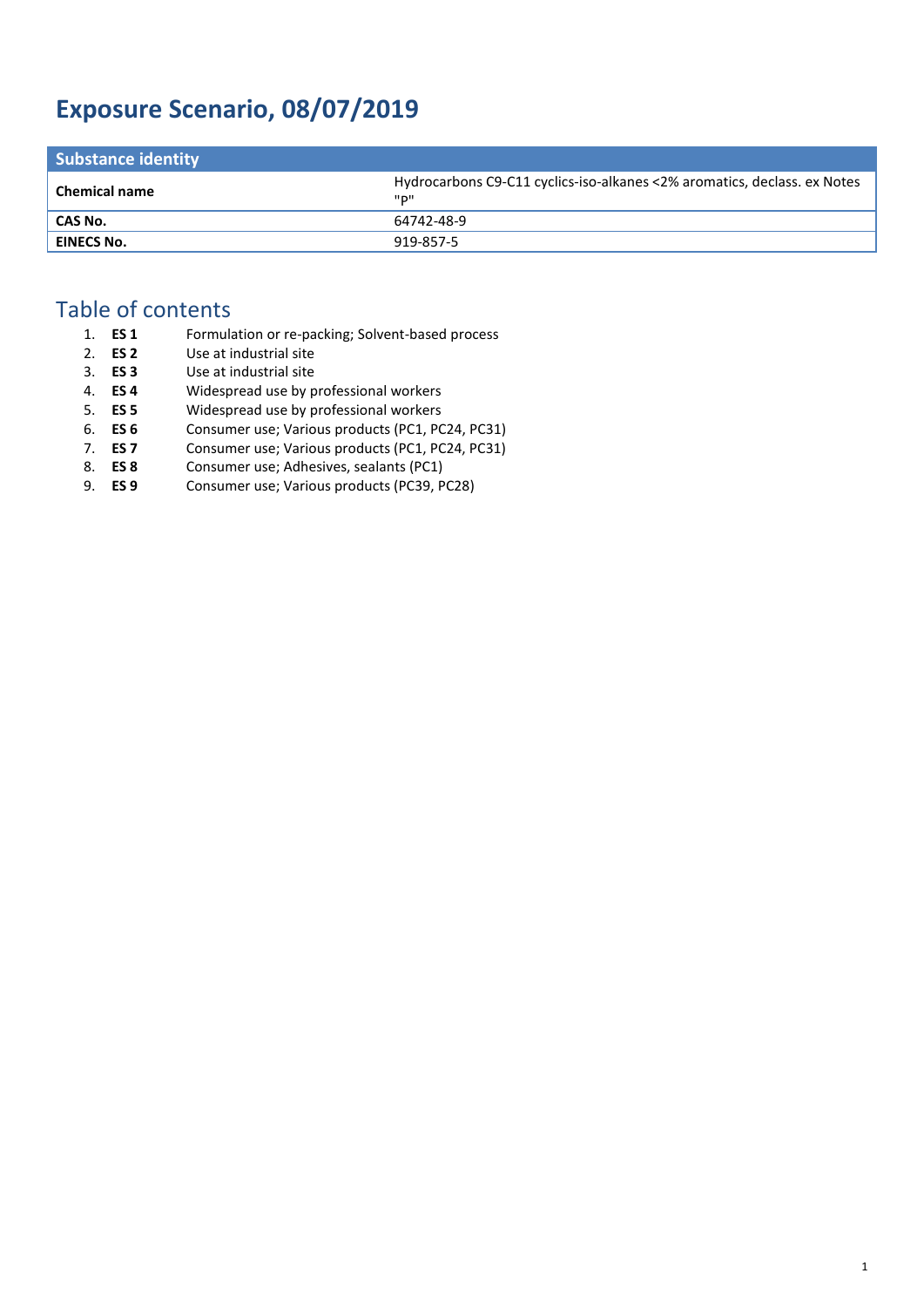| 1. ES 1                                                                         | Formulation or re-packing; Solvent-based process                                                                                                                                                                                                                                                                                                                                                                                                                                                                                                                                                                                                                                                                                                                                                                                                                                                                                                                                                                                                                       |                                                                                         |  |
|---------------------------------------------------------------------------------|------------------------------------------------------------------------------------------------------------------------------------------------------------------------------------------------------------------------------------------------------------------------------------------------------------------------------------------------------------------------------------------------------------------------------------------------------------------------------------------------------------------------------------------------------------------------------------------------------------------------------------------------------------------------------------------------------------------------------------------------------------------------------------------------------------------------------------------------------------------------------------------------------------------------------------------------------------------------------------------------------------------------------------------------------------------------|-----------------------------------------------------------------------------------------|--|
| <b>1.1 TITLE SECTION</b>                                                        |                                                                                                                                                                                                                                                                                                                                                                                                                                                                                                                                                                                                                                                                                                                                                                                                                                                                                                                                                                                                                                                                        |                                                                                         |  |
| <b>Exposure Scenario name</b>                                                   |                                                                                                                                                                                                                                                                                                                                                                                                                                                                                                                                                                                                                                                                                                                                                                                                                                                                                                                                                                                                                                                                        | Formulation and (re) packaging of substances and mixtures                               |  |
| Date - Version                                                                  | 28/06/2019 - 1.0                                                                                                                                                                                                                                                                                                                                                                                                                                                                                                                                                                                                                                                                                                                                                                                                                                                                                                                                                                                                                                                       |                                                                                         |  |
| Life Cycle Stage                                                                | Formulation or re-packing                                                                                                                                                                                                                                                                                                                                                                                                                                                                                                                                                                                                                                                                                                                                                                                                                                                                                                                                                                                                                                              |                                                                                         |  |
| Main user group                                                                 | Industrial uses                                                                                                                                                                                                                                                                                                                                                                                                                                                                                                                                                                                                                                                                                                                                                                                                                                                                                                                                                                                                                                                        |                                                                                         |  |
| Sector(s) of use                                                                | Industrial uses (SU3) - Formulation [mixing] of preparations and/or re-packaging (SU10)                                                                                                                                                                                                                                                                                                                                                                                                                                                                                                                                                                                                                                                                                                                                                                                                                                                                                                                                                                                |                                                                                         |  |
| <b>Environment Contributing Scenario</b>                                        |                                                                                                                                                                                                                                                                                                                                                                                                                                                                                                                                                                                                                                                                                                                                                                                                                                                                                                                                                                                                                                                                        |                                                                                         |  |
| <b>CS1 Wet formulation</b>                                                      |                                                                                                                                                                                                                                                                                                                                                                                                                                                                                                                                                                                                                                                                                                                                                                                                                                                                                                                                                                                                                                                                        | ERC <sub>2</sub>                                                                        |  |
| <b>Worker Contributing Scenario</b>                                             |                                                                                                                                                                                                                                                                                                                                                                                                                                                                                                                                                                                                                                                                                                                                                                                                                                                                                                                                                                                                                                                                        |                                                                                         |  |
| <b>CS2 General exposures</b>                                                    |                                                                                                                                                                                                                                                                                                                                                                                                                                                                                                                                                                                                                                                                                                                                                                                                                                                                                                                                                                                                                                                                        | PROC5 - PROC1 - PROC2 - PROC3 -<br>PROC4 - PROC8a - PROC8b - PROC9 -<br>PROC14 - PROC15 |  |
| 1.2 Conditions of use affecting exposure                                        |                                                                                                                                                                                                                                                                                                                                                                                                                                                                                                                                                                                                                                                                                                                                                                                                                                                                                                                                                                                                                                                                        |                                                                                         |  |
|                                                                                 | 1.2. CS1: Environment Contributing Scenario: Wet formulation (ERC2)                                                                                                                                                                                                                                                                                                                                                                                                                                                                                                                                                                                                                                                                                                                                                                                                                                                                                                                                                                                                    |                                                                                         |  |
| <b>Environmental release</b><br>categories                                      | Formulation into mixture (ERC2)                                                                                                                                                                                                                                                                                                                                                                                                                                                                                                                                                                                                                                                                                                                                                                                                                                                                                                                                                                                                                                        |                                                                                         |  |
| <b>Product (article) characteristics</b>                                        |                                                                                                                                                                                                                                                                                                                                                                                                                                                                                                                                                                                                                                                                                                                                                                                                                                                                                                                                                                                                                                                                        |                                                                                         |  |
| <b>Physical form of product:</b><br>Liquid                                      |                                                                                                                                                                                                                                                                                                                                                                                                                                                                                                                                                                                                                                                                                                                                                                                                                                                                                                                                                                                                                                                                        |                                                                                         |  |
| PROC8b, PROC9, PROC14, PROC15)                                                  | 1.2. CS2: Worker Contributing Scenario: General exposures (PROC5, PROC1, PROC2, PROC3, PROC4, PROC8a,                                                                                                                                                                                                                                                                                                                                                                                                                                                                                                                                                                                                                                                                                                                                                                                                                                                                                                                                                                  |                                                                                         |  |
| <b>Process Categories</b>                                                       | Mixing or blending in batch processes - Chemical production or refinery in closed process<br>without likelihood of exposure or processes with equivalent containment conditions -<br>Chemical production or refinery in closed continuous process with occasional controlled<br>exposure or processes with equivalent containment conditions - Manufacture or formulation<br>in the chemical industry in closed batch processes with occasional controlled exposure or<br>processes with equivalent containment condition - Chemical production where opportunity<br>for exposure arises - Transfer of substance or mixture (charging and discharging) at non-<br>dedicated facilities - Transfer of substance or mixture (charging and discharging) at dedicated<br>facilities - Transfer of substance or mixture into small containers (dedicated filling line,<br>including weighing) - Tabletting, compression, extrusion, pelletisation, granulation - Use as<br>laboratory reagent (PROC5, PROC1, PROC2, PROC3, PROC4, PROC8a, PROC8b, PROC9,<br>PROC14, PROC15) |                                                                                         |  |
| <b>Product (article) characteristics</b>                                        |                                                                                                                                                                                                                                                                                                                                                                                                                                                                                                                                                                                                                                                                                                                                                                                                                                                                                                                                                                                                                                                                        |                                                                                         |  |
| <b>Physical form of product:</b><br>Liquid                                      |                                                                                                                                                                                                                                                                                                                                                                                                                                                                                                                                                                                                                                                                                                                                                                                                                                                                                                                                                                                                                                                                        |                                                                                         |  |
| Amount used, frequency and duration of use/exposure                             |                                                                                                                                                                                                                                                                                                                                                                                                                                                                                                                                                                                                                                                                                                                                                                                                                                                                                                                                                                                                                                                                        |                                                                                         |  |
| <b>Duration:</b><br>Covers daily exposures up to 8 hours                        |                                                                                                                                                                                                                                                                                                                                                                                                                                                                                                                                                                                                                                                                                                                                                                                                                                                                                                                                                                                                                                                                        |                                                                                         |  |
| <b>Other conditions affecting worker exposure</b>                               |                                                                                                                                                                                                                                                                                                                                                                                                                                                                                                                                                                                                                                                                                                                                                                                                                                                                                                                                                                                                                                                                        |                                                                                         |  |
| Temperature: Assumes use at not more than 20 °C above ambient temperature. 20°C |                                                                                                                                                                                                                                                                                                                                                                                                                                                                                                                                                                                                                                                                                                                                                                                                                                                                                                                                                                                                                                                                        |                                                                                         |  |

# 1.3 Exposure estimation and reference to its source

## N/A

1.4 Guidance to DU to evaluate whether he works inside the boundaries set by the ES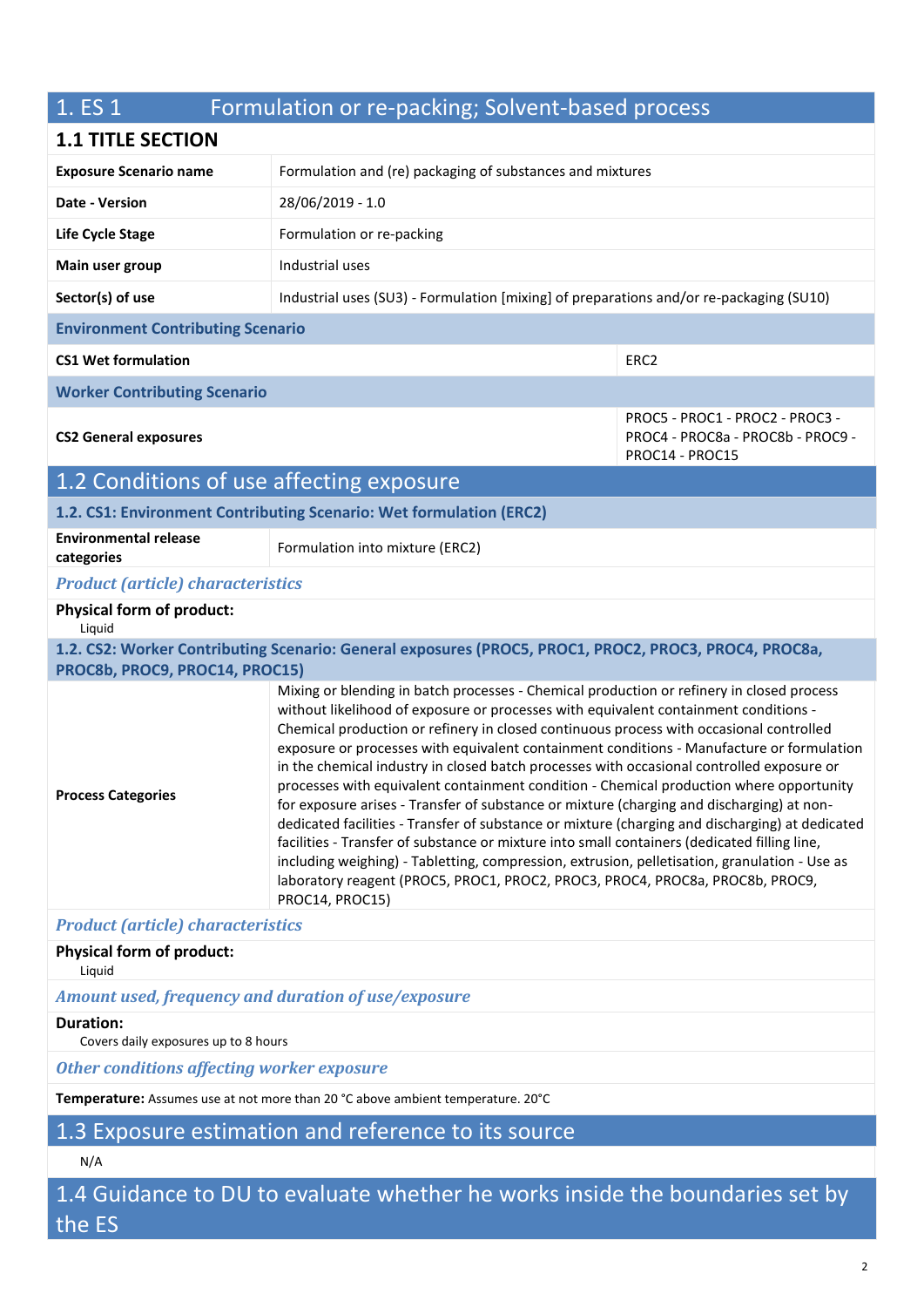#### **Guidance to check compliance with the exposure scenario:**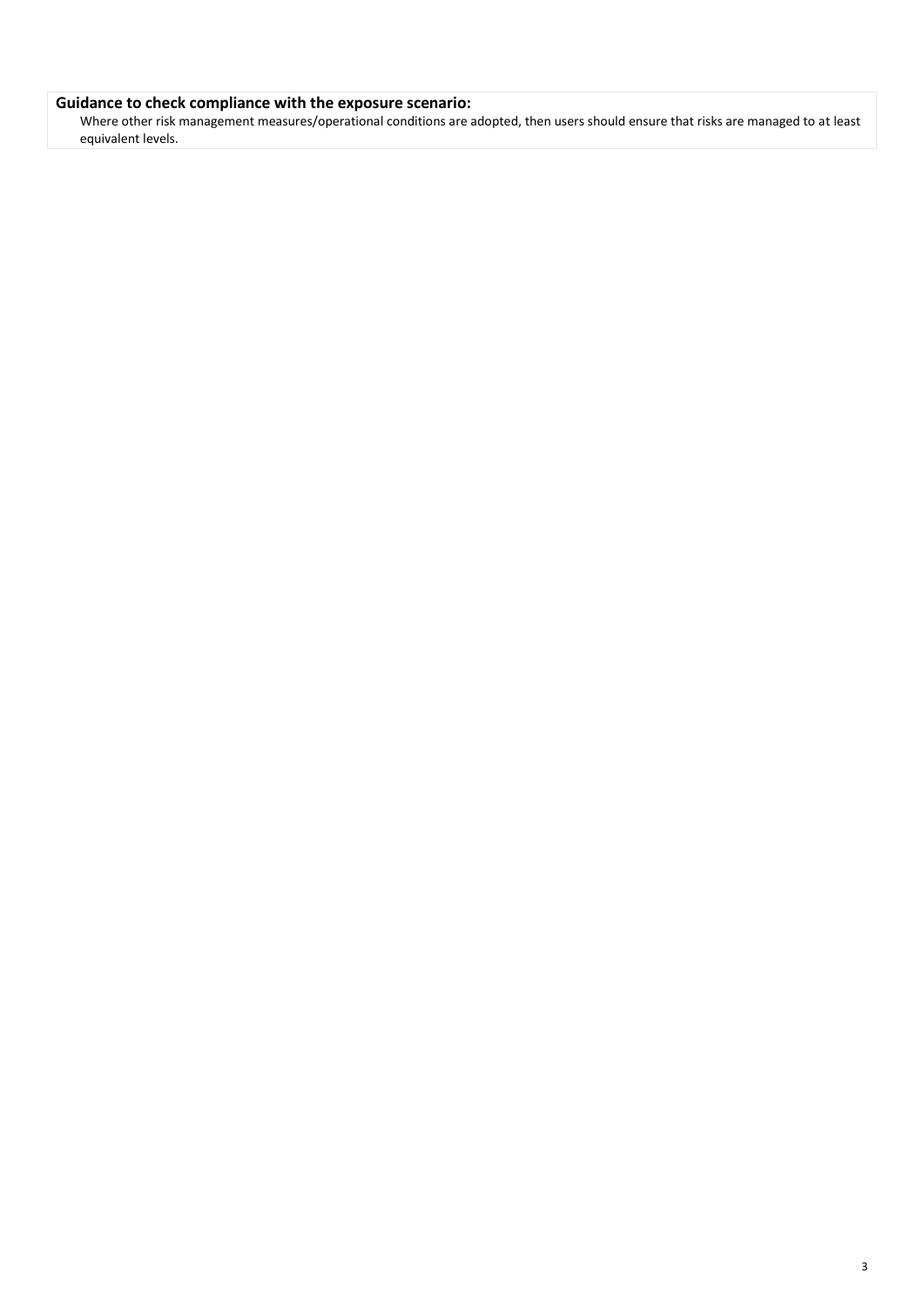| 2. ES 2                                                                                                                                                                                                                                                                                                                                                                                                                                                                                                                                                                                                                                                                                                                                                                                                                                                                                                                                                                                                                                                                                                                                                                                                                      | Use at industrial site                                                                                                                                 |                                                                                                           |  |
|------------------------------------------------------------------------------------------------------------------------------------------------------------------------------------------------------------------------------------------------------------------------------------------------------------------------------------------------------------------------------------------------------------------------------------------------------------------------------------------------------------------------------------------------------------------------------------------------------------------------------------------------------------------------------------------------------------------------------------------------------------------------------------------------------------------------------------------------------------------------------------------------------------------------------------------------------------------------------------------------------------------------------------------------------------------------------------------------------------------------------------------------------------------------------------------------------------------------------|--------------------------------------------------------------------------------------------------------------------------------------------------------|-----------------------------------------------------------------------------------------------------------|--|
| <b>2.1 TITLE SECTION</b>                                                                                                                                                                                                                                                                                                                                                                                                                                                                                                                                                                                                                                                                                                                                                                                                                                                                                                                                                                                                                                                                                                                                                                                                     |                                                                                                                                                        |                                                                                                           |  |
| <b>Exposure Scenario name</b>                                                                                                                                                                                                                                                                                                                                                                                                                                                                                                                                                                                                                                                                                                                                                                                                                                                                                                                                                                                                                                                                                                                                                                                                | Lubricating agent                                                                                                                                      |                                                                                                           |  |
| Date - Version                                                                                                                                                                                                                                                                                                                                                                                                                                                                                                                                                                                                                                                                                                                                                                                                                                                                                                                                                                                                                                                                                                                                                                                                               | 28/06/2019 - 1.0                                                                                                                                       |                                                                                                           |  |
| Life Cycle Stage                                                                                                                                                                                                                                                                                                                                                                                                                                                                                                                                                                                                                                                                                                                                                                                                                                                                                                                                                                                                                                                                                                                                                                                                             | Use at industrial site                                                                                                                                 |                                                                                                           |  |
| Main user group                                                                                                                                                                                                                                                                                                                                                                                                                                                                                                                                                                                                                                                                                                                                                                                                                                                                                                                                                                                                                                                                                                                                                                                                              | Industrial uses                                                                                                                                        |                                                                                                           |  |
| Sector(s) of use                                                                                                                                                                                                                                                                                                                                                                                                                                                                                                                                                                                                                                                                                                                                                                                                                                                                                                                                                                                                                                                                                                                                                                                                             | Industrial uses (SU3)                                                                                                                                  |                                                                                                           |  |
| <b>Environment Contributing Scenario</b>                                                                                                                                                                                                                                                                                                                                                                                                                                                                                                                                                                                                                                                                                                                                                                                                                                                                                                                                                                                                                                                                                                                                                                                     |                                                                                                                                                        |                                                                                                           |  |
| <b>CS1 Solvent-based process</b>                                                                                                                                                                                                                                                                                                                                                                                                                                                                                                                                                                                                                                                                                                                                                                                                                                                                                                                                                                                                                                                                                                                                                                                             |                                                                                                                                                        | ERC4 - ERC7                                                                                               |  |
| <b>Worker Contributing Scenario</b>                                                                                                                                                                                                                                                                                                                                                                                                                                                                                                                                                                                                                                                                                                                                                                                                                                                                                                                                                                                                                                                                                                                                                                                          |                                                                                                                                                        |                                                                                                           |  |
| CS2 General measures applicable to all activities                                                                                                                                                                                                                                                                                                                                                                                                                                                                                                                                                                                                                                                                                                                                                                                                                                                                                                                                                                                                                                                                                                                                                                            |                                                                                                                                                        | PROC1 - PROC2 - PROC3 - PROC4 -<br>PROC7 - PROC8a - PROC8b - PROC9 -<br>PROC10 - PROC13 - PROC17 - PROC18 |  |
| 2.2 Conditions of use affecting exposure                                                                                                                                                                                                                                                                                                                                                                                                                                                                                                                                                                                                                                                                                                                                                                                                                                                                                                                                                                                                                                                                                                                                                                                     |                                                                                                                                                        |                                                                                                           |  |
|                                                                                                                                                                                                                                                                                                                                                                                                                                                                                                                                                                                                                                                                                                                                                                                                                                                                                                                                                                                                                                                                                                                                                                                                                              | 2.2. CS1: Environment Contributing Scenario: Solvent-based process (ERC4, ERC7)                                                                        |                                                                                                           |  |
| <b>Environmental release</b><br>categories                                                                                                                                                                                                                                                                                                                                                                                                                                                                                                                                                                                                                                                                                                                                                                                                                                                                                                                                                                                                                                                                                                                                                                                   | Use of non-reactive processing aid at industrial site (no inclusion into or onto article) - Use of<br>functional fluid at industrial site (ERC4, ERC7) |                                                                                                           |  |
| 2.2. CS2: Worker Contributing Scenario: General measures applicable to all activities (PROC1, PROC2, PROC3,<br>PROC4, PROC7, PROC8a, PROC8b, PROC9, PROC10, PROC13, PROC17, PROC18)                                                                                                                                                                                                                                                                                                                                                                                                                                                                                                                                                                                                                                                                                                                                                                                                                                                                                                                                                                                                                                          |                                                                                                                                                        |                                                                                                           |  |
| Chemical production or refinery in closed process without likelihood of exposure or<br>processes with equivalent containment conditions - Chemical production or refinery in<br>closed continuous process with occasional controlled exposure or processes with equivalent<br>containment conditions - Manufacture or formulation in the chemical industry in closed<br>batch processes with occasional controlled exposure or processes with equivalent<br>containment condition - Chemical production where opportunity for exposure arises -<br>Industrial spraying - Transfer of substance or mixture (charging and discharging) at non-<br><b>Process Categories</b><br>dedicated facilities - Transfer of substance or mixture (charging and discharging) at dedicated<br>facilities - Transfer of substance or mixture into small containers (dedicated filling line,<br>including weighing) - Roller application or brushing - Treatment of articles by dipping and<br>pouring - Lubrication at high energy conditions in metal working operations - General<br>greasing/lubrication at high kinetic energy conditions (PROC1, PROC2, PROC3, PROC4,<br>PROC7, PROC8a, PROC8b, PROC9, PROC10, PROC13, PROC17, PROC18) |                                                                                                                                                        |                                                                                                           |  |
| <b>Product (article) characteristics</b>                                                                                                                                                                                                                                                                                                                                                                                                                                                                                                                                                                                                                                                                                                                                                                                                                                                                                                                                                                                                                                                                                                                                                                                     |                                                                                                                                                        |                                                                                                           |  |
|                                                                                                                                                                                                                                                                                                                                                                                                                                                                                                                                                                                                                                                                                                                                                                                                                                                                                                                                                                                                                                                                                                                                                                                                                              |                                                                                                                                                        |                                                                                                           |  |

#### **Physical form of product:**

Liquid

*Amount used, frequency and duration of use/exposure*

#### **Duration:**

Covers daily exposures up to 8 hours

*Conditions and measures related to personal protection, hygiene and health evaluation*

#### **Personal protection**

Wear suitable gloves tested to EN374.

*Other conditions affecting worker exposure*

**Temperature:** Assumes use at not more than 20 °C above ambient temperature.

## 2.3 Exposure estimation and reference to its source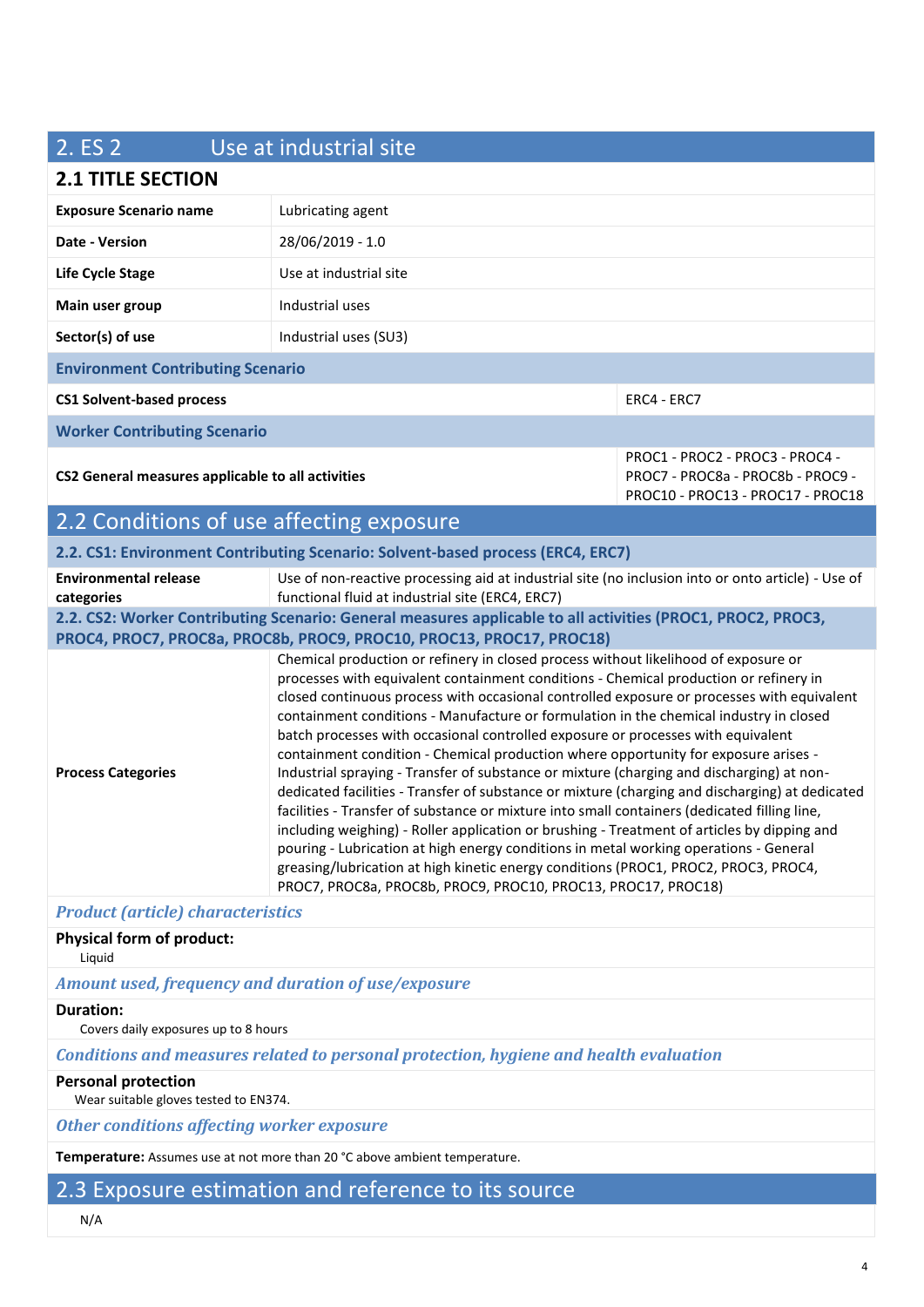# 2.4 Guidance to DU to evaluate whether he works inside the boundaries set by the ES

#### **Guidance to check compliance with the exposure scenario:**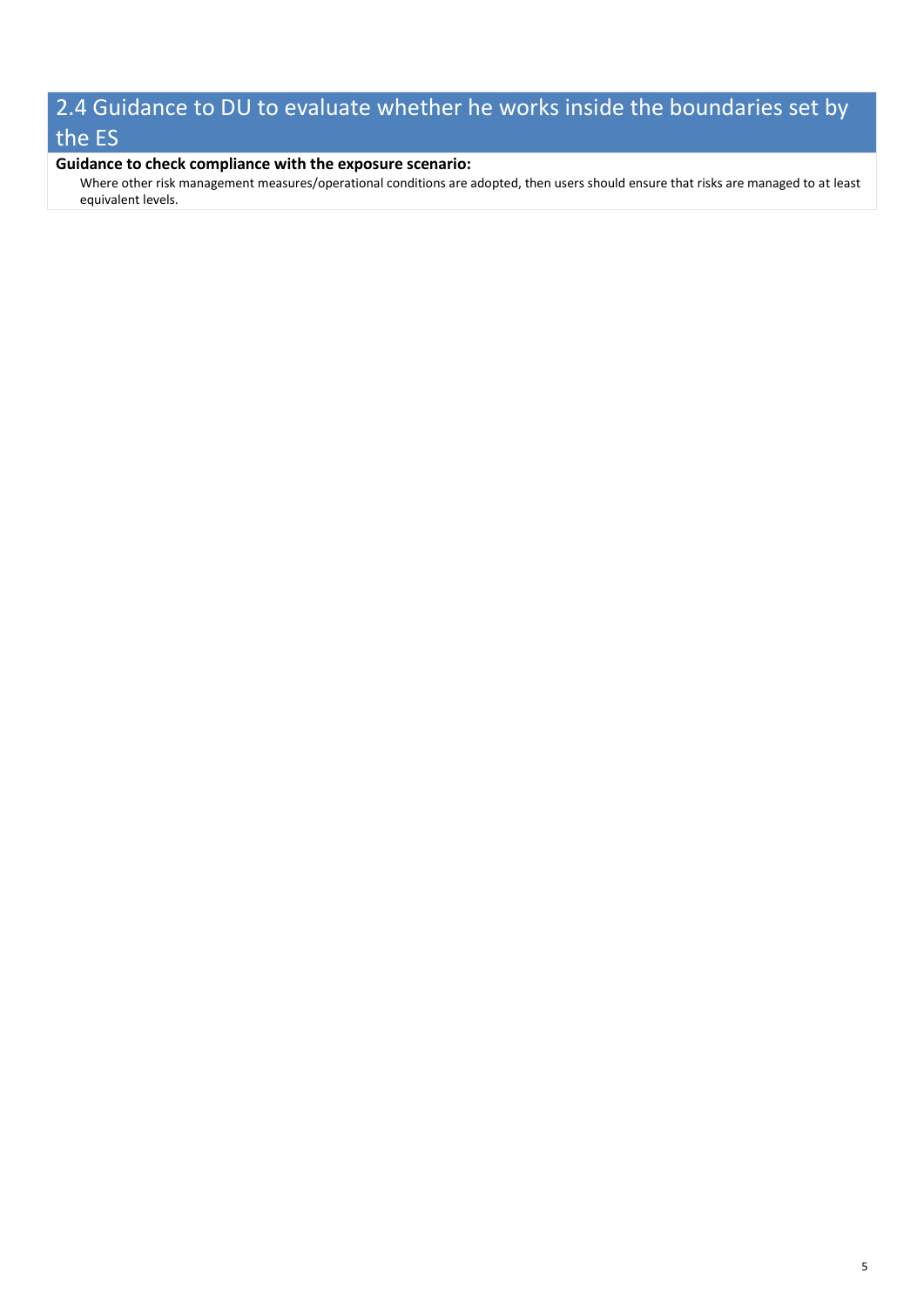| 3. ES 3                                                                                           | Use at industrial site                                                                                                                                                                                                                                                                                                                                                                                                                                                                                                                                                                                                                                                                                                                                                                                                                                                                                                                                                                                                                                                                                                                                                                          |                                                                                                           |
|---------------------------------------------------------------------------------------------------|-------------------------------------------------------------------------------------------------------------------------------------------------------------------------------------------------------------------------------------------------------------------------------------------------------------------------------------------------------------------------------------------------------------------------------------------------------------------------------------------------------------------------------------------------------------------------------------------------------------------------------------------------------------------------------------------------------------------------------------------------------------------------------------------------------------------------------------------------------------------------------------------------------------------------------------------------------------------------------------------------------------------------------------------------------------------------------------------------------------------------------------------------------------------------------------------------|-----------------------------------------------------------------------------------------------------------|
| <b>3.1 TITLE SECTION</b>                                                                          |                                                                                                                                                                                                                                                                                                                                                                                                                                                                                                                                                                                                                                                                                                                                                                                                                                                                                                                                                                                                                                                                                                                                                                                                 |                                                                                                           |
| <b>Exposure Scenario name</b>                                                                     | Lubricants - Industrial use                                                                                                                                                                                                                                                                                                                                                                                                                                                                                                                                                                                                                                                                                                                                                                                                                                                                                                                                                                                                                                                                                                                                                                     |                                                                                                           |
| Date - Version                                                                                    | 28/06/2019 - 1.0                                                                                                                                                                                                                                                                                                                                                                                                                                                                                                                                                                                                                                                                                                                                                                                                                                                                                                                                                                                                                                                                                                                                                                                |                                                                                                           |
| <b>Life Cycle Stage</b>                                                                           | Use at industrial site                                                                                                                                                                                                                                                                                                                                                                                                                                                                                                                                                                                                                                                                                                                                                                                                                                                                                                                                                                                                                                                                                                                                                                          |                                                                                                           |
| Main user group                                                                                   | Industrial uses                                                                                                                                                                                                                                                                                                                                                                                                                                                                                                                                                                                                                                                                                                                                                                                                                                                                                                                                                                                                                                                                                                                                                                                 |                                                                                                           |
| Sector(s) of use                                                                                  | Industrial uses (SU3)                                                                                                                                                                                                                                                                                                                                                                                                                                                                                                                                                                                                                                                                                                                                                                                                                                                                                                                                                                                                                                                                                                                                                                           |                                                                                                           |
| <b>Environment Contributing Scenario</b>                                                          |                                                                                                                                                                                                                                                                                                                                                                                                                                                                                                                                                                                                                                                                                                                                                                                                                                                                                                                                                                                                                                                                                                                                                                                                 |                                                                                                           |
| <b>CS1 Solvent-based process</b>                                                                  |                                                                                                                                                                                                                                                                                                                                                                                                                                                                                                                                                                                                                                                                                                                                                                                                                                                                                                                                                                                                                                                                                                                                                                                                 | ERC4 - ERC7                                                                                               |
| <b>Worker Contributing Scenario</b>                                                               |                                                                                                                                                                                                                                                                                                                                                                                                                                                                                                                                                                                                                                                                                                                                                                                                                                                                                                                                                                                                                                                                                                                                                                                                 |                                                                                                           |
| <b>CS2 Lubricants</b>                                                                             |                                                                                                                                                                                                                                                                                                                                                                                                                                                                                                                                                                                                                                                                                                                                                                                                                                                                                                                                                                                                                                                                                                                                                                                                 | PROC1 - PROC2 - PROC3 - PROC4 -<br>PROC7 - PROC8a - PROC8b - PROC9 -<br>PROC10 - PROC13 - PROC17 - PROC18 |
| 3.2 Conditions of use affecting exposure                                                          |                                                                                                                                                                                                                                                                                                                                                                                                                                                                                                                                                                                                                                                                                                                                                                                                                                                                                                                                                                                                                                                                                                                                                                                                 |                                                                                                           |
|                                                                                                   | 3.2. CS1: Environment Contributing Scenario: Solvent-based process (ERC4, ERC7)                                                                                                                                                                                                                                                                                                                                                                                                                                                                                                                                                                                                                                                                                                                                                                                                                                                                                                                                                                                                                                                                                                                 |                                                                                                           |
| <b>Environmental release</b><br>categories                                                        | Use of non-reactive processing aid at industrial site (no inclusion into or onto article) - Use of<br>functional fluid at industrial site (ERC4, ERC7)                                                                                                                                                                                                                                                                                                                                                                                                                                                                                                                                                                                                                                                                                                                                                                                                                                                                                                                                                                                                                                          |                                                                                                           |
| <b>Product (article) characteristics</b>                                                          |                                                                                                                                                                                                                                                                                                                                                                                                                                                                                                                                                                                                                                                                                                                                                                                                                                                                                                                                                                                                                                                                                                                                                                                                 |                                                                                                           |
| <b>Physical form of product:</b><br>Liquid                                                        |                                                                                                                                                                                                                                                                                                                                                                                                                                                                                                                                                                                                                                                                                                                                                                                                                                                                                                                                                                                                                                                                                                                                                                                                 |                                                                                                           |
|                                                                                                   | 3.2. CS2: Worker Contributing Scenario: Lubricants (PROC1, PROC2, PROC3, PROC4, PROC7, PROC8a, PROC8b,                                                                                                                                                                                                                                                                                                                                                                                                                                                                                                                                                                                                                                                                                                                                                                                                                                                                                                                                                                                                                                                                                          |                                                                                                           |
| PROC9, PROC10, PROC13, PROC17, PROC18)<br><b>Process Categories</b>                               | Chemical production or refinery in closed process without likelihood of exposure or<br>processes with equivalent containment conditions - Chemical production or refinery in<br>closed continuous process with occasional controlled exposure or processes with equivalent<br>containment conditions - Manufacture or formulation in the chemical industry in closed<br>batch processes with occasional controlled exposure or processes with equivalent<br>containment condition - Chemical production where opportunity for exposure arises -<br>Industrial spraying - Transfer of substance or mixture (charging and discharging) at non-<br>dedicated facilities - Transfer of substance or mixture (charging and discharging) at dedicated<br>facilities - Transfer of substance or mixture into small containers (dedicated filling line,<br>including weighing) - Roller application or brushing - Treatment of articles by dipping and<br>pouring - Lubrication at high energy conditions in metal working operations - General<br>greasing/lubrication at high kinetic energy conditions (PROC1, PROC2, PROC3, PROC4,<br>PROC7, PROC8a, PROC8b, PROC9, PROC10, PROC13, PROC17, PROC18) |                                                                                                           |
| <b>Product (article) characteristics</b>                                                          |                                                                                                                                                                                                                                                                                                                                                                                                                                                                                                                                                                                                                                                                                                                                                                                                                                                                                                                                                                                                                                                                                                                                                                                                 |                                                                                                           |
| <b>Physical form of product:</b><br>Liquid                                                        |                                                                                                                                                                                                                                                                                                                                                                                                                                                                                                                                                                                                                                                                                                                                                                                                                                                                                                                                                                                                                                                                                                                                                                                                 |                                                                                                           |
| Concentration of substance in product:<br>Covers percentage substance in the product up to 100 %. |                                                                                                                                                                                                                                                                                                                                                                                                                                                                                                                                                                                                                                                                                                                                                                                                                                                                                                                                                                                                                                                                                                                                                                                                 |                                                                                                           |
| Amount used, frequency and duration of use/exposure                                               |                                                                                                                                                                                                                                                                                                                                                                                                                                                                                                                                                                                                                                                                                                                                                                                                                                                                                                                                                                                                                                                                                                                                                                                                 |                                                                                                           |
| <b>Duration:</b><br>Covers daily exposures up to 8 hours                                          |                                                                                                                                                                                                                                                                                                                                                                                                                                                                                                                                                                                                                                                                                                                                                                                                                                                                                                                                                                                                                                                                                                                                                                                                 |                                                                                                           |
|                                                                                                   |                                                                                                                                                                                                                                                                                                                                                                                                                                                                                                                                                                                                                                                                                                                                                                                                                                                                                                                                                                                                                                                                                                                                                                                                 |                                                                                                           |

*Technical and organisational conditions and measures*

#### **Technical and organisational measures**

Use in contained systems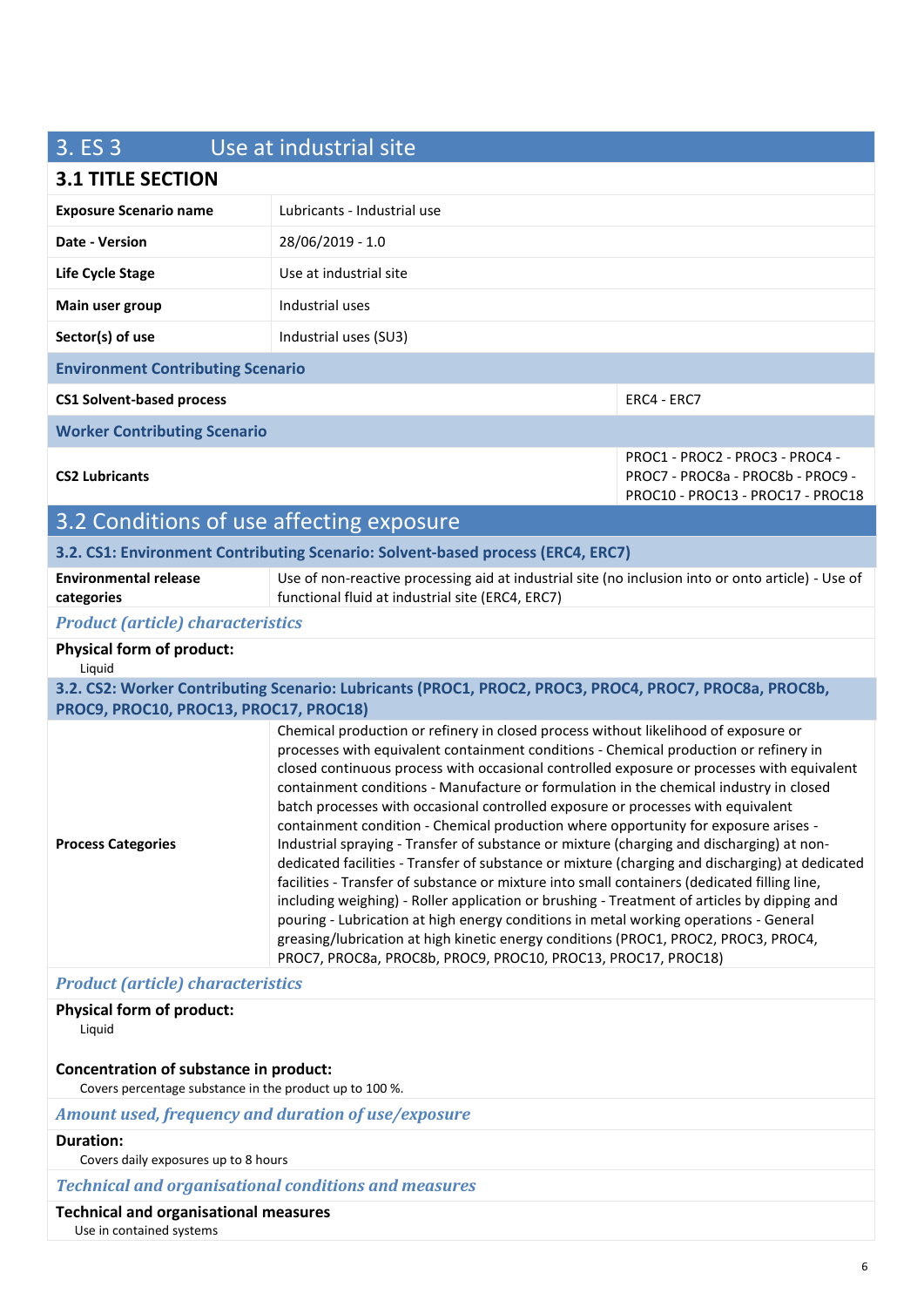*Conditions and measures related to personal protection, hygiene and health evaluation*

#### **Personal protection**

Wear suitable gloves tested to EN374.

*Other conditions affecting worker exposure*

**Temperature:** Assumes use at not more than 20 °C above ambient temperature.

## 3.3 Exposure estimation and reference to its source

#### N/A

## 3.4 Guidance to DU to evaluate whether he works inside the boundaries set by the ES

#### **Guidance to check compliance with the exposure scenario:**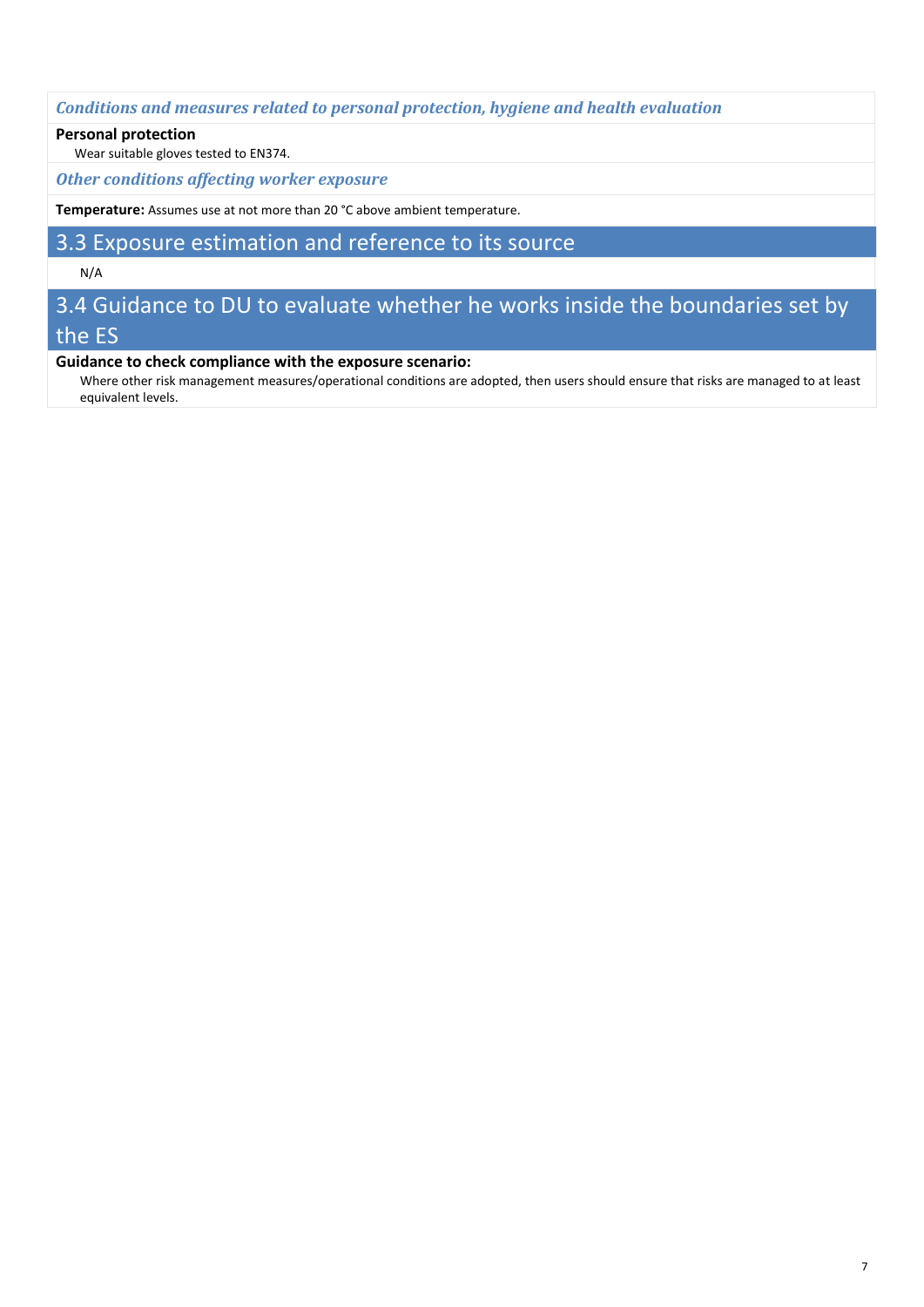## 4. ES 4 Widespread use by professional workers

## **4.1 TITLE SECTION**

| <b>Exposure Scenario name</b>                                                     | Lubricants - Industrial use                                                                                  |                                                                                                             |
|-----------------------------------------------------------------------------------|--------------------------------------------------------------------------------------------------------------|-------------------------------------------------------------------------------------------------------------|
| Date - Version                                                                    | 28/06/2019 - 1.0                                                                                             |                                                                                                             |
| Life Cycle Stage                                                                  | Widespread use by professional workers                                                                       |                                                                                                             |
| Main user group                                                                   | Professional uses                                                                                            |                                                                                                             |
| Sector(s) of use                                                                  | Professional uses (SU22)                                                                                     |                                                                                                             |
| <b>Environment Contributing Scenario</b>                                          |                                                                                                              |                                                                                                             |
| <b>CS1 Solvent-based process</b>                                                  |                                                                                                              | ERC9a - ERC9b                                                                                               |
| <b>Worker Contributing Scenario</b>                                               |                                                                                                              |                                                                                                             |
| <b>CS2 Lubricants</b>                                                             |                                                                                                              | PROC20 - PROC1 - PROC2 - PROC3 -<br>PROC8a - PROC8b - PROC9 - PROC10 -<br>PROC11 - PROC13 - PROC17 - PROC18 |
| 4.2 Conditions of use affecting exposure                                          |                                                                                                              |                                                                                                             |
| 4.2. CS1: Environment Contributing Scenario: Solvent-based process (ERC9a, ERC9b) |                                                                                                              |                                                                                                             |
| <b>Environmental release</b><br>categories                                        | Widespread use of functional fluid (indoor) - Widespread use of functional fluid (outdoor)<br>(ERC9a, ERC9b) |                                                                                                             |

### **4.2. CS2: Worker Contributing Scenario: Lubricants (PROC20, PROC1, PROC2, PROC3, PROC8a, PROC8b, PROC9, PROC10, PROC11, PROC13, PROC17, PROC18)**

**Process Categories** Use of functional fluids in small devices - Chemical production or refinery in closed process without likelihood of exposure or processes with equivalent containment conditions - Chemical production or refinery in closed continuous process with occasional controlled exposure or processes with equivalent containment conditions - Manufacture or formulation in the chemical industry in closed batch processes with occasional controlled exposure or processes with equivalent containment condition - Transfer of substance or mixture (charging and discharging) at non-dedicated facilities - Transfer of substance or mixture (charging and discharging) at dedicated facilities - Transfer of substance or mixture into small containers (dedicated filling line, including weighing) - Roller application or brushing - Non industrial spraying - Treatment of articles by dipping and pouring - Lubrication at high energy conditions in metal working operations - General greasing/lubrication at high kinetic energy conditions (PROC20, PROC1, PROC2, PROC3, PROC8a, PROC8b, PROC9, PROC10, PROC11, PROC13, PROC17, PROC18)

#### *Product (article) characteristics*

## **Physical form of product:**

Liquid

## **Concentration of substance in product:**

Covers percentage substance in the product up to 100 %.

## *Amount used, frequency and duration of use/exposure*

#### **Duration:**

Covers daily exposures up to 8 hours

## 4.3 Exposure estimation and reference to its source

## N/A

4.4 Guidance to DU to evaluate whether he works inside the boundaries set by the ES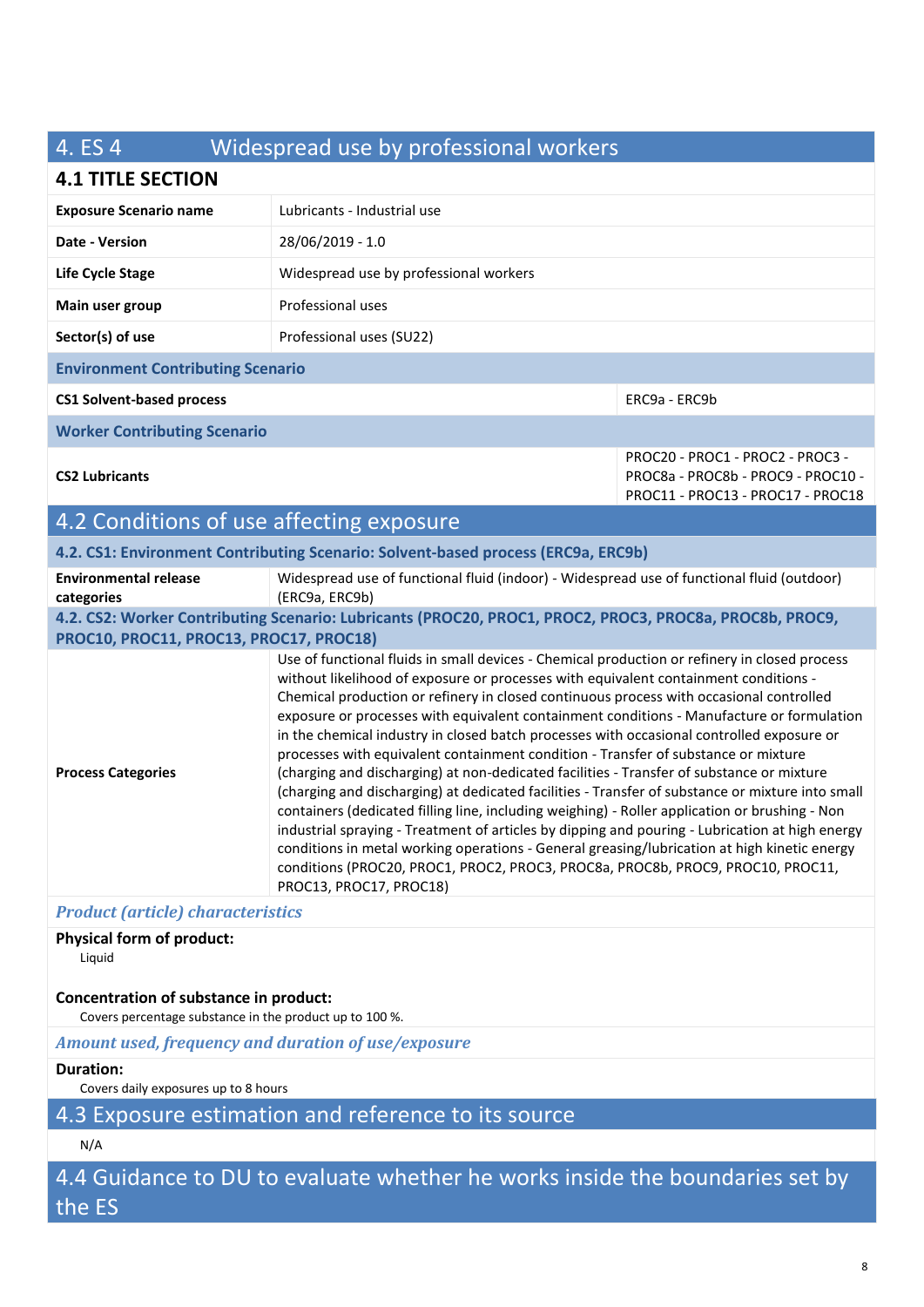#### **Guidance to check compliance with the exposure scenario:**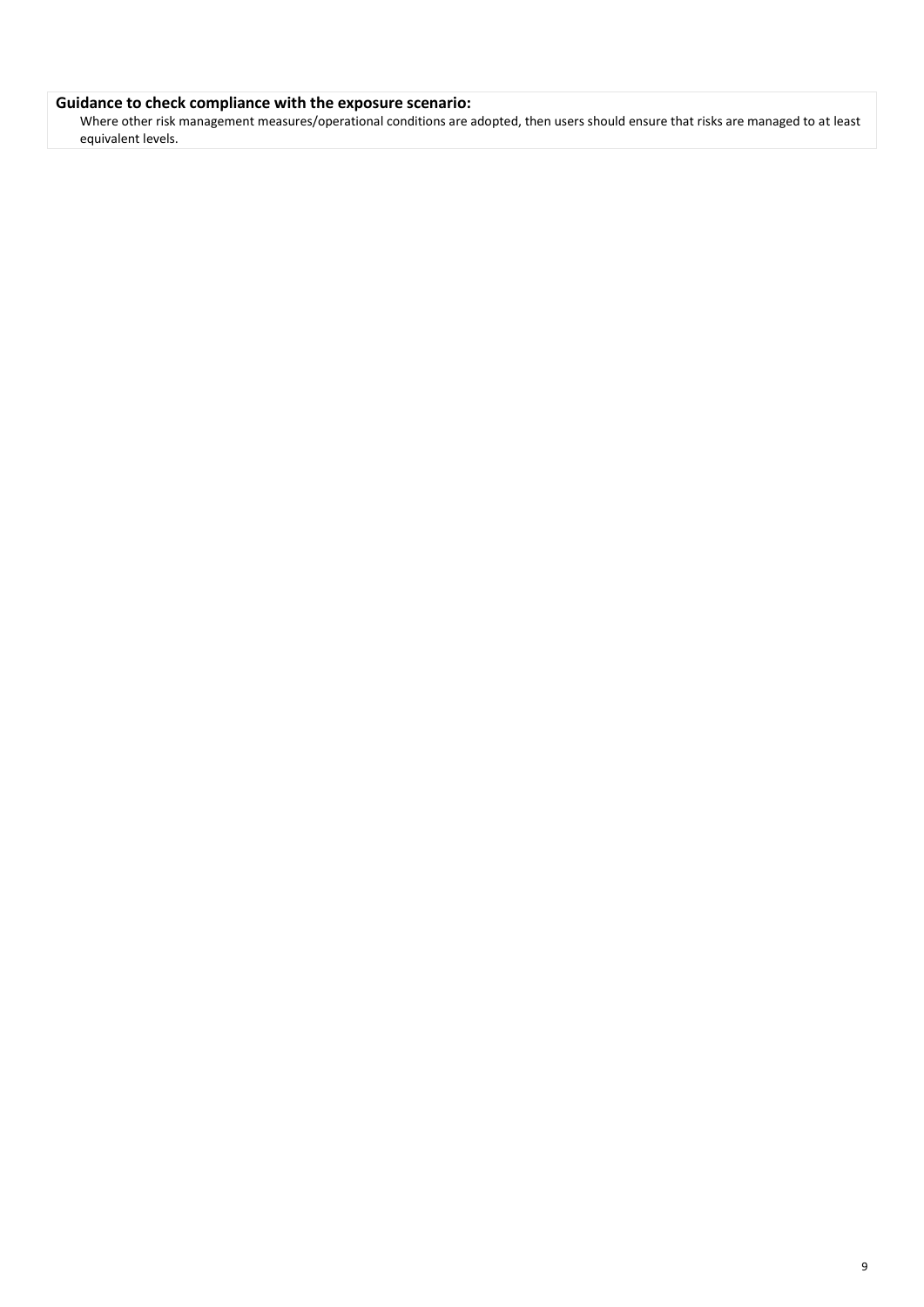# 5. ES 5 Widespread use by professional workers

## **5.1 TITLE SECTION**

| <b>D.L THLE SECTION</b>                        |                                                                                                                                                                                                                                                                                                                                                                                                                                                                                                                                                                                                                                                                                                                                                                                                                                                                                                                                                                                                                                                                                                                                                                                                                                                             |                                                                                                                        |
|------------------------------------------------|-------------------------------------------------------------------------------------------------------------------------------------------------------------------------------------------------------------------------------------------------------------------------------------------------------------------------------------------------------------------------------------------------------------------------------------------------------------------------------------------------------------------------------------------------------------------------------------------------------------------------------------------------------------------------------------------------------------------------------------------------------------------------------------------------------------------------------------------------------------------------------------------------------------------------------------------------------------------------------------------------------------------------------------------------------------------------------------------------------------------------------------------------------------------------------------------------------------------------------------------------------------|------------------------------------------------------------------------------------------------------------------------|
| <b>Exposure Scenario name</b>                  | Lubricants (high power)                                                                                                                                                                                                                                                                                                                                                                                                                                                                                                                                                                                                                                                                                                                                                                                                                                                                                                                                                                                                                                                                                                                                                                                                                                     |                                                                                                                        |
| <b>Date - Version</b>                          | 28/06/2019 - 1.0                                                                                                                                                                                                                                                                                                                                                                                                                                                                                                                                                                                                                                                                                                                                                                                                                                                                                                                                                                                                                                                                                                                                                                                                                                            |                                                                                                                        |
| Life Cycle Stage                               | Widespread use by professional workers                                                                                                                                                                                                                                                                                                                                                                                                                                                                                                                                                                                                                                                                                                                                                                                                                                                                                                                                                                                                                                                                                                                                                                                                                      |                                                                                                                        |
| Main user group                                | Professional uses                                                                                                                                                                                                                                                                                                                                                                                                                                                                                                                                                                                                                                                                                                                                                                                                                                                                                                                                                                                                                                                                                                                                                                                                                                           |                                                                                                                        |
| Sector(s) of use                               | Professional uses (SU22)                                                                                                                                                                                                                                                                                                                                                                                                                                                                                                                                                                                                                                                                                                                                                                                                                                                                                                                                                                                                                                                                                                                                                                                                                                    |                                                                                                                        |
| <b>Environment Contributing Scenario</b>       |                                                                                                                                                                                                                                                                                                                                                                                                                                                                                                                                                                                                                                                                                                                                                                                                                                                                                                                                                                                                                                                                                                                                                                                                                                                             |                                                                                                                        |
| <b>CS1 Solvent-based process</b>               |                                                                                                                                                                                                                                                                                                                                                                                                                                                                                                                                                                                                                                                                                                                                                                                                                                                                                                                                                                                                                                                                                                                                                                                                                                                             | ERC8a - ERC8d                                                                                                          |
| <b>Worker Contributing Scenario</b>            |                                                                                                                                                                                                                                                                                                                                                                                                                                                                                                                                                                                                                                                                                                                                                                                                                                                                                                                                                                                                                                                                                                                                                                                                                                                             |                                                                                                                        |
| <b>CS2 Lubricants</b>                          |                                                                                                                                                                                                                                                                                                                                                                                                                                                                                                                                                                                                                                                                                                                                                                                                                                                                                                                                                                                                                                                                                                                                                                                                                                                             | PROC20 - PROC1 - PROC2 - PROC3 -<br>PROC4 - PROC8a - PROC8b - PROC9 -<br>PROC10 - PROC11 - PROC13 - PROC17<br>- PROC18 |
| 5.2 Conditions of use affecting exposure       |                                                                                                                                                                                                                                                                                                                                                                                                                                                                                                                                                                                                                                                                                                                                                                                                                                                                                                                                                                                                                                                                                                                                                                                                                                                             |                                                                                                                        |
|                                                | 5.2. CS1: Environment Contributing Scenario: Solvent-based process (ERC8a, ERC8d)                                                                                                                                                                                                                                                                                                                                                                                                                                                                                                                                                                                                                                                                                                                                                                                                                                                                                                                                                                                                                                                                                                                                                                           |                                                                                                                        |
| <b>Environmental release</b><br>categories     | Widespread use of non-reactive processing aid (no inclusion into or onto article, indoor) -<br>Widespread use of non-reactive processing aid (no inclusion into or onto article, outdoor)<br>(ERC8a, ERC8d)                                                                                                                                                                                                                                                                                                                                                                                                                                                                                                                                                                                                                                                                                                                                                                                                                                                                                                                                                                                                                                                 |                                                                                                                        |
| <b>Product (article) characteristics</b>       |                                                                                                                                                                                                                                                                                                                                                                                                                                                                                                                                                                                                                                                                                                                                                                                                                                                                                                                                                                                                                                                                                                                                                                                                                                                             |                                                                                                                        |
| <b>Physical form of product:</b><br>Liquid     |                                                                                                                                                                                                                                                                                                                                                                                                                                                                                                                                                                                                                                                                                                                                                                                                                                                                                                                                                                                                                                                                                                                                                                                                                                                             |                                                                                                                        |
| PROC9, PROC10, PROC11, PROC13, PROC17, PROC18) | 5.2. CS2: Worker Contributing Scenario: Lubricants (PROC20, PROC1, PROC2, PROC3, PROC4, PROC8a, PROC8b,                                                                                                                                                                                                                                                                                                                                                                                                                                                                                                                                                                                                                                                                                                                                                                                                                                                                                                                                                                                                                                                                                                                                                     |                                                                                                                        |
| <b>Process Categories</b>                      | Use of functional fluids in small devices - Chemical production or refinery in closed process<br>without likelihood of exposure or processes with equivalent containment conditions -<br>Chemical production or refinery in closed continuous process with occasional controlled<br>exposure or processes with equivalent containment conditions - Manufacture or formulation<br>in the chemical industry in closed batch processes with occasional controlled exposure or<br>processes with equivalent containment condition - Chemical production where opportunity<br>for exposure arises - Transfer of substance or mixture (charging and discharging) at non-<br>dedicated facilities - Transfer of substance or mixture (charging and discharging) at dedicated<br>facilities - Transfer of substance or mixture into small containers (dedicated filling line,<br>including weighing) - Roller application or brushing - Non industrial spraying - Treatment of<br>articles by dipping and pouring - Lubrication at high energy conditions in metal working<br>operations - General greasing/lubrication at high kinetic energy conditions (PROC20, PROC1,<br>PROC2, PROC3, PROC4, PROC8a, PROC8b, PROC9, PROC10, PROC11, PROC13, PROC17,<br>PROC18) |                                                                                                                        |

#### *Product (article) characteristics*

## **Physical form of product:**

Liquid

#### **Concentration of substance in product:**

Covers percentage substance in the product up to 100 %.

#### *Amount used, frequency and duration of use/exposure*

#### **Duration:**

Covers daily exposures up to 8 hours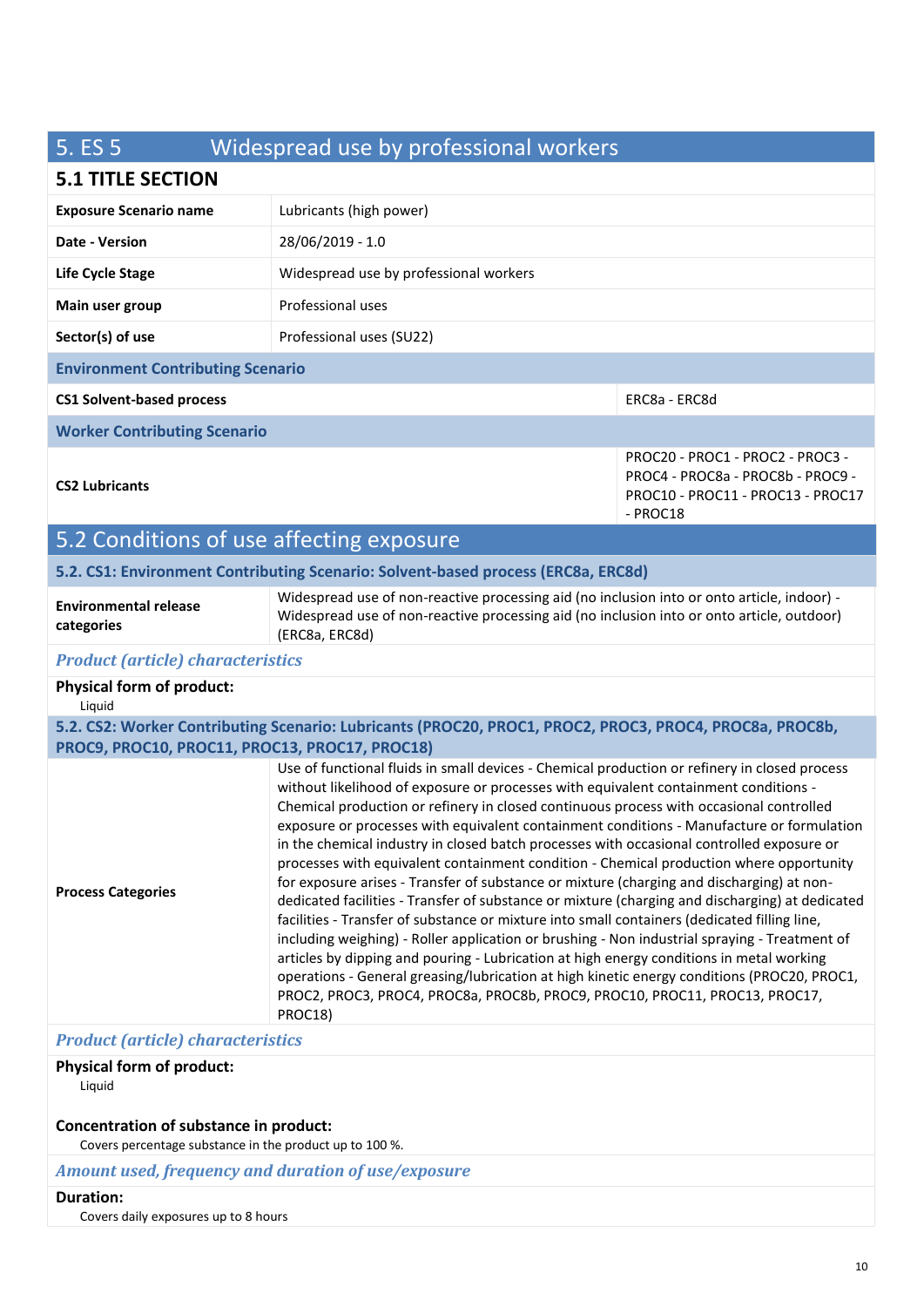#### *Conditions and measures related to personal protection, hygiene and health evaluation*

#### **Personal protection**

Wear suitable gloves tested to EN374.

## 5.3 Exposure estimation and reference to its source

#### N/A

## 5.4 Guidance to DU to evaluate whether he works inside the boundaries set by the ES

#### **Guidance to check compliance with the exposure scenario:**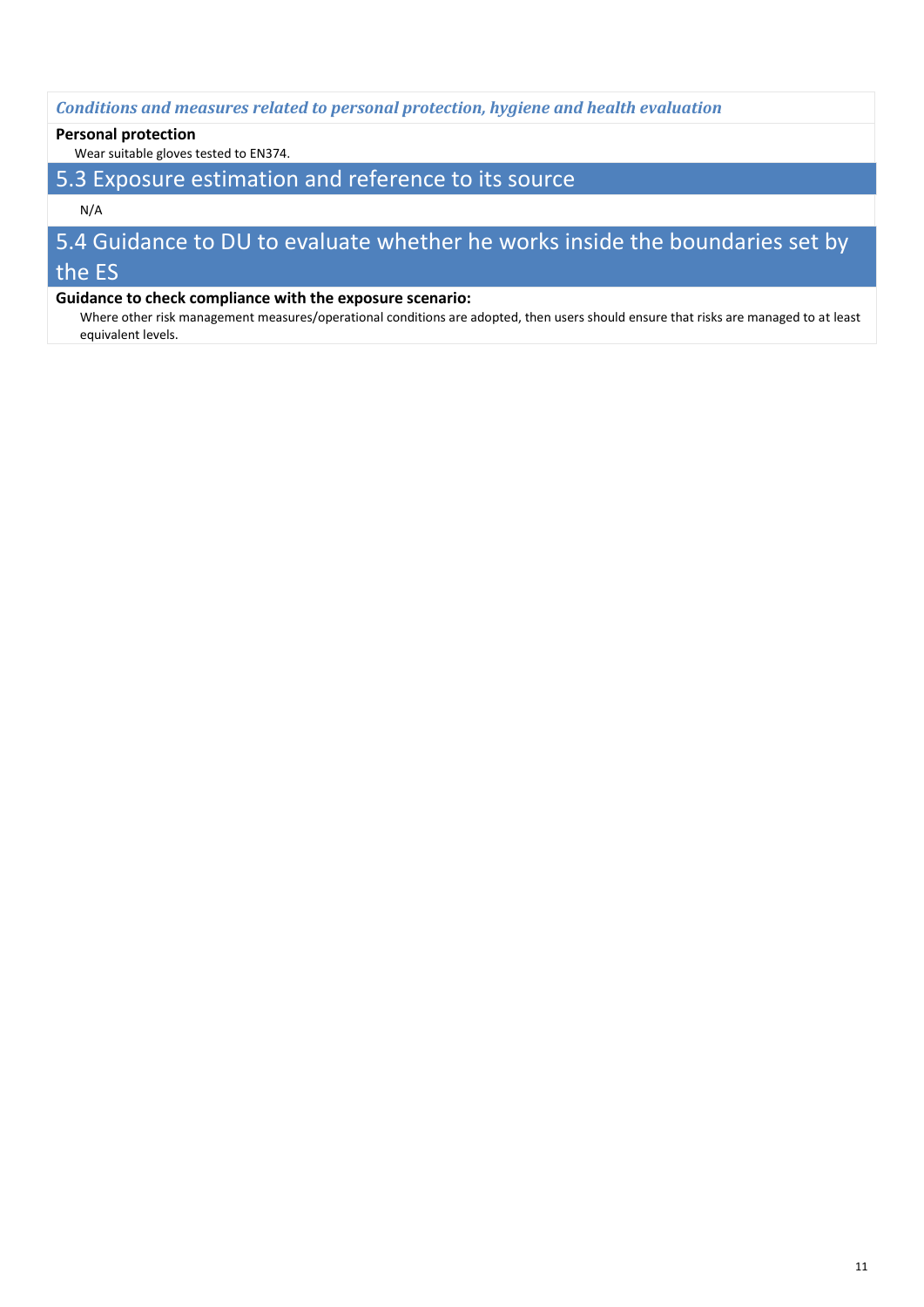# 6. ES 6 Consumer use; Various products (PC1, PC24, PC31)

## **6.1 TITLE SECTION**

| U.L IIILL JL\IIVI                                                                                 |                                                                                                              |               |
|---------------------------------------------------------------------------------------------------|--------------------------------------------------------------------------------------------------------------|---------------|
| <b>Exposure Scenario name</b>                                                                     | Lubricants (low release)                                                                                     |               |
| Date - Version                                                                                    | 28/06/2019 - 1.0                                                                                             |               |
| Life Cycle Stage                                                                                  | Consumer use                                                                                                 |               |
| Main user group                                                                                   | Consumer uses                                                                                                |               |
| Sector(s) of use                                                                                  | Consumer uses (SU21)                                                                                         |               |
| <b>Product Categories</b>                                                                         | Adhesives, sealants (PC1) - Lubricants, greases, release products (PC24) - Polishes and wax<br>blends (PC31) |               |
| <b>Environment Contributing Scenario</b>                                                          |                                                                                                              |               |
| <b>CS1 Solvent-based process</b>                                                                  |                                                                                                              | ERC9a - ERC9b |
| <b>Consumer Contributing Scenario</b>                                                             |                                                                                                              |               |
| <b>CS2 Lubricants</b>                                                                             |                                                                                                              |               |
| 6.2 Conditions of use affecting exposure                                                          |                                                                                                              |               |
|                                                                                                   | 6.2. CS1: Environment Contributing Scenario: Solvent-based process (ERC9a, ERC9b)                            |               |
| <b>Environmental release</b><br>categories                                                        | Widespread use of functional fluid (indoor) - Widespread use of functional fluid (outdoor)<br>(ERC9a, ERC9b) |               |
| <b>Product (article) characteristics</b>                                                          |                                                                                                              |               |
| <b>Physical form of product:</b><br>Liquid, vapour pressure < 0,5 kPa at STP                      |                                                                                                              |               |
| 6.2. CS2: Consumer Contributing Scenario: Lubricants                                              |                                                                                                              |               |
| <b>Product (article) characteristics</b>                                                          |                                                                                                              |               |
| <b>Physical form of product:</b><br>Liquid                                                        |                                                                                                              |               |
| Concentration of substance in product:<br>Covers percentage substance in the product up to 100 %. |                                                                                                              |               |
| Amount used, frequency and duration of use/exposure                                               |                                                                                                              |               |
| Frequency:<br>Covers exposure up to 1 events per day                                              |                                                                                                              |               |
| <b>Other conditions affecting consumers exposure</b>                                              |                                                                                                              |               |
| Temperature: Covers use at ambient temperatures.                                                  |                                                                                                              |               |
|                                                                                                   | 6.3 Exposure estimation and reference to its source                                                          |               |
| N/A                                                                                               |                                                                                                              |               |
|                                                                                                   | 6.4 Guidance to DU to evaluate whether he works inside the boundaries set by                                 |               |
| the ES                                                                                            |                                                                                                              |               |

#### **Guidance to check compliance with the exposure scenario:**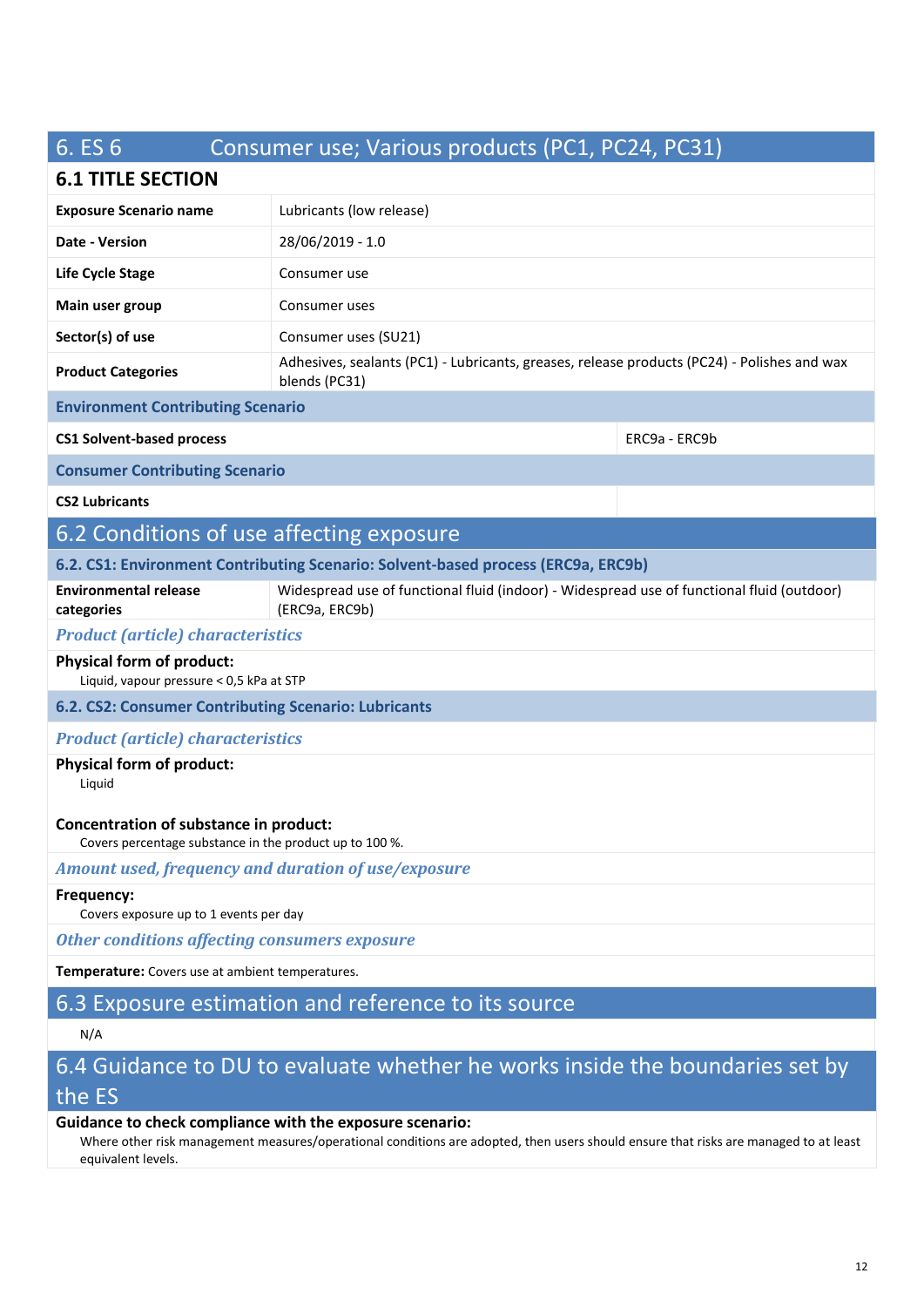# 7. ES 7 Consumer use; Various products (PC1, PC24, PC31)

## **7.1 TITLE SECTION**

| <b>1.1 IIILE JECHUN</b>                                                                                                                                                                                                           |                                                                                                              |                                           |
|-----------------------------------------------------------------------------------------------------------------------------------------------------------------------------------------------------------------------------------|--------------------------------------------------------------------------------------------------------------|-------------------------------------------|
| <b>Exposure Scenario name</b>                                                                                                                                                                                                     | Lubricants (low release)                                                                                     |                                           |
| Date - Version                                                                                                                                                                                                                    | $01/07/2019 - 1.0$                                                                                           |                                           |
| Life Cycle Stage                                                                                                                                                                                                                  | Consumer use                                                                                                 |                                           |
| Main user group                                                                                                                                                                                                                   | Consumer uses                                                                                                |                                           |
| Sector(s) of use                                                                                                                                                                                                                  | Consumer uses (SU21)                                                                                         |                                           |
| <b>Product Categories</b>                                                                                                                                                                                                         | Adhesives, sealants (PC1) - Lubricants, greases, release products (PC24) - Polishes and wax<br>blends (PC31) |                                           |
| <b>Environment Contributing Scenario</b>                                                                                                                                                                                          |                                                                                                              |                                           |
| <b>CS1 Solvent-based process</b>                                                                                                                                                                                                  |                                                                                                              | ERC9a - ERC9b                             |
| <b>Consumer Contributing Scenario</b>                                                                                                                                                                                             |                                                                                                              |                                           |
| <b>CS2 Lubricants</b>                                                                                                                                                                                                             |                                                                                                              | <b>PC24</b>                               |
| <b>CS3 Lubricants</b>                                                                                                                                                                                                             |                                                                                                              | PC <sub>1</sub>                           |
| <b>CS4 Lubricants</b>                                                                                                                                                                                                             |                                                                                                              | PC31 - PC23_1, PC31_1 - PC23_2,<br>PC31_2 |
| 7.2 Conditions of use affecting exposure                                                                                                                                                                                          |                                                                                                              |                                           |
| 7.2. CS1: Environment Contributing Scenario: Solvent-based process (ERC9a, ERC9b)                                                                                                                                                 |                                                                                                              |                                           |
| <b>Environmental release</b><br>categories                                                                                                                                                                                        | Widespread use of functional fluid (indoor) - Widespread use of functional fluid (outdoor)<br>(ERC9a, ERC9b) |                                           |
| 7.2. CS2: Consumer Contributing Scenario: Lubricants (PC24)                                                                                                                                                                       |                                                                                                              |                                           |
| <b>Product Categories</b>                                                                                                                                                                                                         | Lubricants, greases, release products (PC24)                                                                 |                                           |
| <b>Product (article) characteristics</b>                                                                                                                                                                                          |                                                                                                              |                                           |
| <b>Physical form of product:</b><br>Liquid, vapour pressure < 0,5 kPa at STP                                                                                                                                                      |                                                                                                              |                                           |
| Concentration of substance in product:<br>Covers percentage substance in the product up to 100 %.                                                                                                                                 |                                                                                                              |                                           |
| Amount used, frequency and duration of use/exposure                                                                                                                                                                               |                                                                                                              |                                           |
| Frequency:<br>Covers exposure up to 1 uses per day                                                                                                                                                                                |                                                                                                              |                                           |
| Frequency:<br>Covers exposure up to 4 days per year                                                                                                                                                                               |                                                                                                              |                                           |
| <b>Other conditions affecting consumers exposure</b>                                                                                                                                                                              |                                                                                                              |                                           |
| Indoor use<br>Room size: Covers use in a one car garage (>34 m <sup>3</sup> ) under typical ventilation.<br>Temperature: Covers use at ambient temperatures.<br>Ventilation rate: Covers use under typical household ventilation. |                                                                                                              |                                           |
| 7.2. CS3: Consumer Contributing Scenario: Lubricants (PC1)                                                                                                                                                                        |                                                                                                              |                                           |
| <b>Product Categories</b>                                                                                                                                                                                                         | Adhesives, sealants (PC1)                                                                                    |                                           |
|                                                                                                                                                                                                                                   |                                                                                                              |                                           |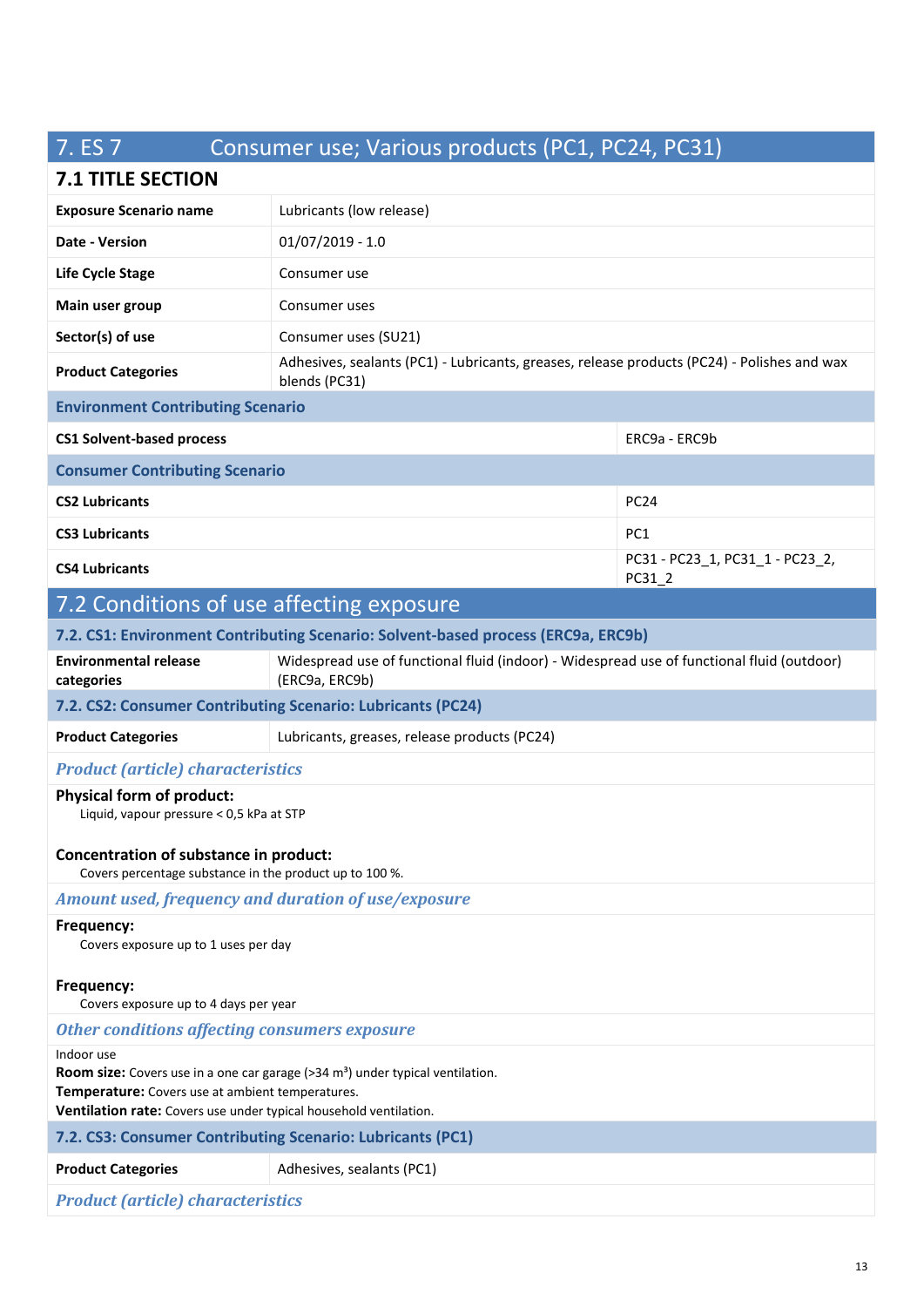#### **Physical form of product:**

Liquid, vapour pressure < 0,5 kPa at STP

#### **Concentration of substance in product:**

Covers concentrations up to 30 %

#### *Amount used, frequency and duration of use/exposure*

#### **Frequency:**

Covers use up to 1 uses per day

#### **Frequency:**

Covers exposure up to 365 days per year

#### *Other conditions affecting consumers exposure*

Indoor use

**Room size:** Covers use in room size of 20 m³

**Temperature:** Covers use at ambient temperatures.

**Ventilation rate:** Covers use under typical household ventilation.

#### **7.2. CS4: Consumer Contributing Scenario: Lubricants (PC31)**

| <b>Product Categories</b>       | Polishes and wax blends (PC31)                                                                                         |
|---------------------------------|------------------------------------------------------------------------------------------------------------------------|
| <b>Product (Sub-)Categories</b> | Polishes, wax/cream (floor, furniture, shoes) - Polishes, spray (furniture, shoes) (PC23 1,<br>PC31 1, PC23 2, PC31 2) |

#### *Product (article) characteristics*

#### **Physical form of product:**

Liquid, vapour pressure < 0,5 kPa at STP

#### **Concentration of substance in product:**

Covers concentrations up to 50 %

#### *Amount used, frequency and duration of use/exposure*

#### **Frequency:**

Covers exposure up to 1 uses per day

#### **Frequency:**

Covers exposure up to 29 days per year

*Other conditions affecting consumers exposure*

#### Indoor use

**Room size:** Covers use in room size of 20 m<sup>3</sup>

## 7.3 Exposure estimation and reference to its source

#### N/A

## 7.4 Guidance to DU to evaluate whether he works inside the boundaries set by the ES

#### **Guidance to check compliance with the exposure scenario:**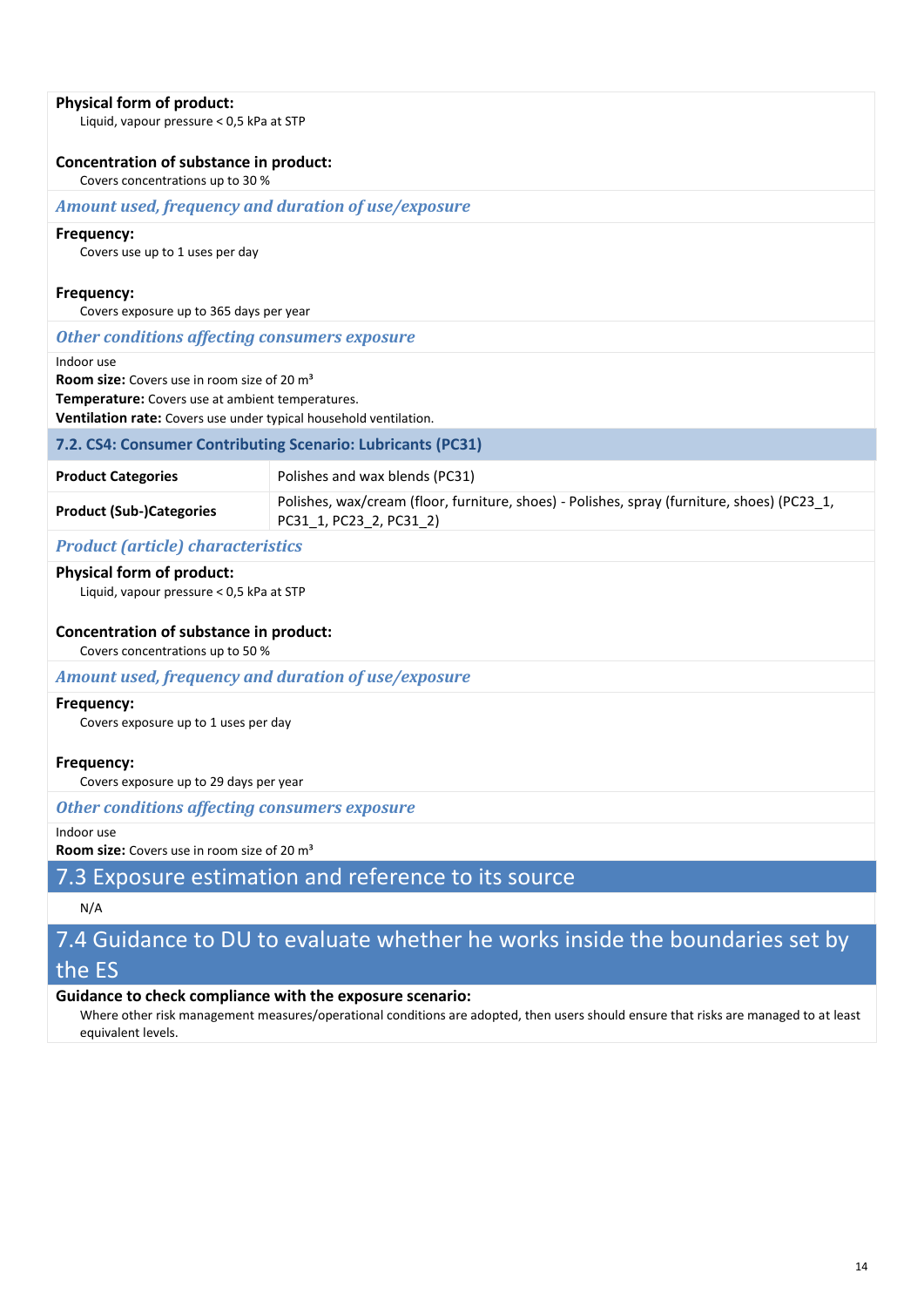# 8. ES 8 Consumer use; Adhesives, sealants (PC1) **8.1 TITLE SECTION Exposure Scenario name** Lubricants (high release) **Date - Version** 01/07/2019 - 1.0 **Life Cycle Stage** Consumer use **Main user group** Consumer uses **Sector(s) of use** Consumer uses (SU21) **Product Categories** Adhesives, sealants (PC1) **Environment Contributing Scenario CS1 Waste management** ERC8a **Consumer Contributing Scenario CS2 Lubricants** PC1 8.2 Conditions of use affecting exposure **8.2. CS1: Environment Contributing Scenario: Waste management (ERC8a) Environmental release categories** Widespread use of non-reactive processing aid (no inclusion into or onto article, indoor) (ERC8a) **8.2. CS2: Consumer Contributing Scenario: Lubricants (PC1) Product Categories** Adhesives, sealants (PC1) *Product (article) characteristics* **Physical form of product:**  Liquid 8.3 Exposure estimation and reference to its source N/A

# 8.4 Guidance to DU to evaluate whether he works inside the boundaries set by the ES

#### **Guidance to check compliance with the exposure scenario:**